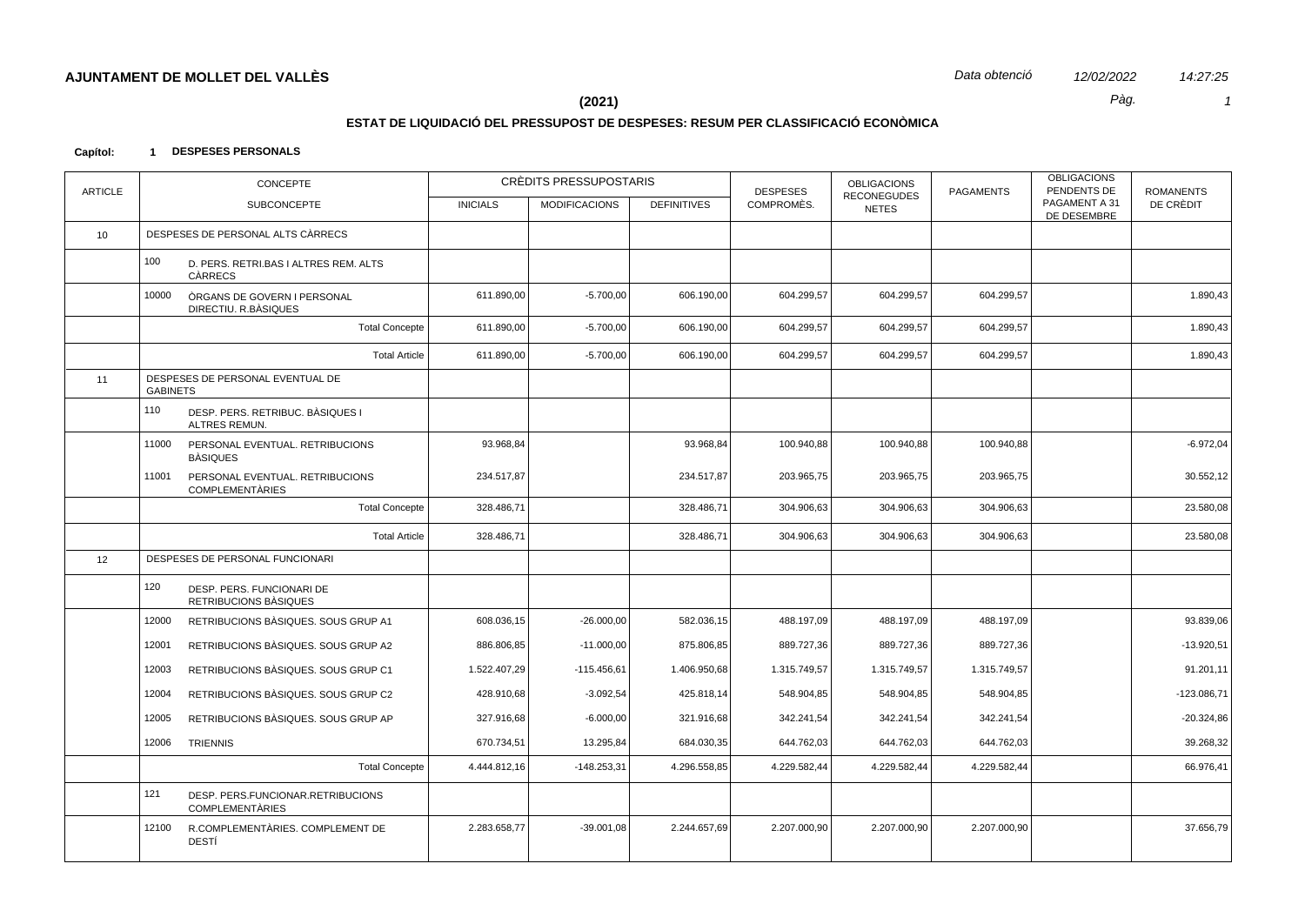$\overline{2}$ 

14:27:25

Pàg.

 $(2021)$ 

# ESTAT DE LIQUIDACIÓ DEL PRESSUPOST DE DESPESES: RESUM PER CLASSIFICACIÓ ECONÒMICA

#### Capítol: 1 DESPESES PERSONALS

| <b>ARTICLE</b> | <b>CONCEPTE</b>                                                  |                 | CRÈDITS PRESSUPOSTARIS |                    | <b>DESPESES</b> | <b>OBLIGACIONS</b><br><b>RECONEGUDES</b> | <b>PAGAMENTS</b> | <b>OBLIGACIONS</b><br>PENDENTS DE | <b>ROMANENTS</b> |
|----------------|------------------------------------------------------------------|-----------------|------------------------|--------------------|-----------------|------------------------------------------|------------------|-----------------------------------|------------------|
|                | <b>SUBCONCEPTE</b>                                               | <b>INICIALS</b> | <b>MODIFICACIONS</b>   | <b>DEFINITIVES</b> | COMPROMÈS.      | <b>NETES</b>                             |                  | PAGAMENT A 31<br>DE DESEMBRE      | DE CRÈDIT        |
|                | 12101<br>R.COMPLEMENTÀRIES. COMPLEMENT<br><b>ESPECÍFIC</b>       | 4.320.409,17    | $-150.023,78$          | 4.170.385,39       | 4.072.063,58    | 4.072.063,58                             | 4.072.063,58     |                                   | 98.321,81        |
|                | <b>Total Concepte</b>                                            | 6.604.067,94    | $-189.024,86$          | 6.415.043,08       | 6.279.064,48    | 6.279.064,48                             | 6.279.064,48     |                                   | 135.978,60       |
|                | <b>Total Article</b>                                             | 11.048.880,10   | $-337.278,17$          | 10.711.601,93      | 10.508.646,92   | 10.508.646,92                            | 10.508.646,92    |                                   | 202.955,01       |
| 14             | DESPESES D'ALTRE PERSONAL                                        |                 |                        |                    |                 |                                          |                  |                                   |                  |
|                | 143<br>ALTRE PERSONAL                                            |                 |                        |                    |                 |                                          |                  |                                   |                  |
|                | 14300<br>RETRIBUCIONS ALTRE PERSONAL                             | 315.983,41      | 190.000,00             | 505.983,41         | 530.419,32      | 530.419,32                               | 530.419,32       |                                   | $-24.435,91$     |
|                | <b>Total Concepte</b>                                            | 315.983,41      | 190.000,00             | 505.983,41         | 530.419,32      | 530.419,32                               | 530.419,32       |                                   | $-24.435,91$     |
|                | <b>Total Article</b>                                             | 315.983,41      | 190.000,00             | 505.983,41         | 530.419,32      | 530.419,32                               | 530.419,32       |                                   | $-24.435,91$     |
| 15             | DESPESES DE PERSONAL INCENTIUS AL<br><b>REDIMENT</b>             |                 |                        |                    |                 |                                          |                  |                                   |                  |
|                | 150<br>DESPES. PERS. INCENTIUS AL RENDIMENT<br>PRODUCTIVITAT     |                 |                        |                    |                 |                                          |                  |                                   |                  |
|                | 15000<br>R.COMPLEMENTARIES. PRODUCTIVITAT                        | 1.042.682,46    | $-14.000,00$           | 1.028.682,46       | 969.154,80      | 969.154,80                               | 969.154,80       |                                   | 59.527,66        |
|                | <b>Total Concepte</b>                                            | 1.042.682,46    | $-14.000,00$           | 1.028.682,46       | 969.154,80      | 969.154,80                               | 969.154,80       |                                   | 59.527,66        |
|                | 151<br>DESP.PERS.INCENTIUS AL RENDIMENT<br><b>GRATIFICACIONS</b> |                 |                        |                    |                 |                                          |                  |                                   |                  |
|                | 15100<br><b>GRATIFICACIONS</b>                                   | 100.000,00      | 201.488,76             | 301.488,76         | 328.950,08      | 328.950,08                               | 328.739,10       | 210,98                            | $-27.461,32$     |
|                | <b>Total Concepte</b>                                            | 100.000,00      | 201.488,76             | 301.488,76         | 328.950,08      | 328.950,08                               | 328.739,10       | 210,98                            | $-27.461,32$     |
|                | 153<br>COMPLEMENT DE DEDICACIÓ ESPECIAL                          |                 |                        |                    |                 |                                          |                  |                                   |                  |
|                | 15300<br>R.COMPLEMENTARIES. COMPLEMENT<br>ESPECIAL DEDICACIÓ     | 702.990,29      | $-84.308,22$           | 618.682,07         | 533.968,67      | 533.968,67                               | 533.968,67       |                                   | 84.713,40        |
|                | <b>Total Concepte</b>                                            | 702.990,29      | $-84.308,22$           | 618.682,07         | 533.968,67      | 533.968,67                               | 533.968,67       |                                   | 84.713,40        |
|                | <b>Total Article</b>                                             | 1.845.672,75    | 103.180,54             | 1.948.853,29       | 1.832.073,55    | 1.832.073,55                             | 1.831.862,57     | 210,98                            | 116.779,74       |
| 16             | D.PER QUOTA PRES I DESP.SOCIAL A CÀRREC<br>CONTRAC.              |                 |                        |                    |                 |                                          |                  |                                   |                  |
|                | 160<br>DESP. PERSONAL QUOTES SOCIALS A<br>CÀRREC CONTRAC.        |                 |                        |                    |                 |                                          |                  |                                   |                  |
|                | 16000<br><b>SEGURETAT SOCIAL</b>                                 | 3.619.956,10    | $-84.894,23$           | 3.535.061,87       | 3.512.130,61    | 3.512.130,61                             | 3.512.130,61     |                                   | 22.931,26        |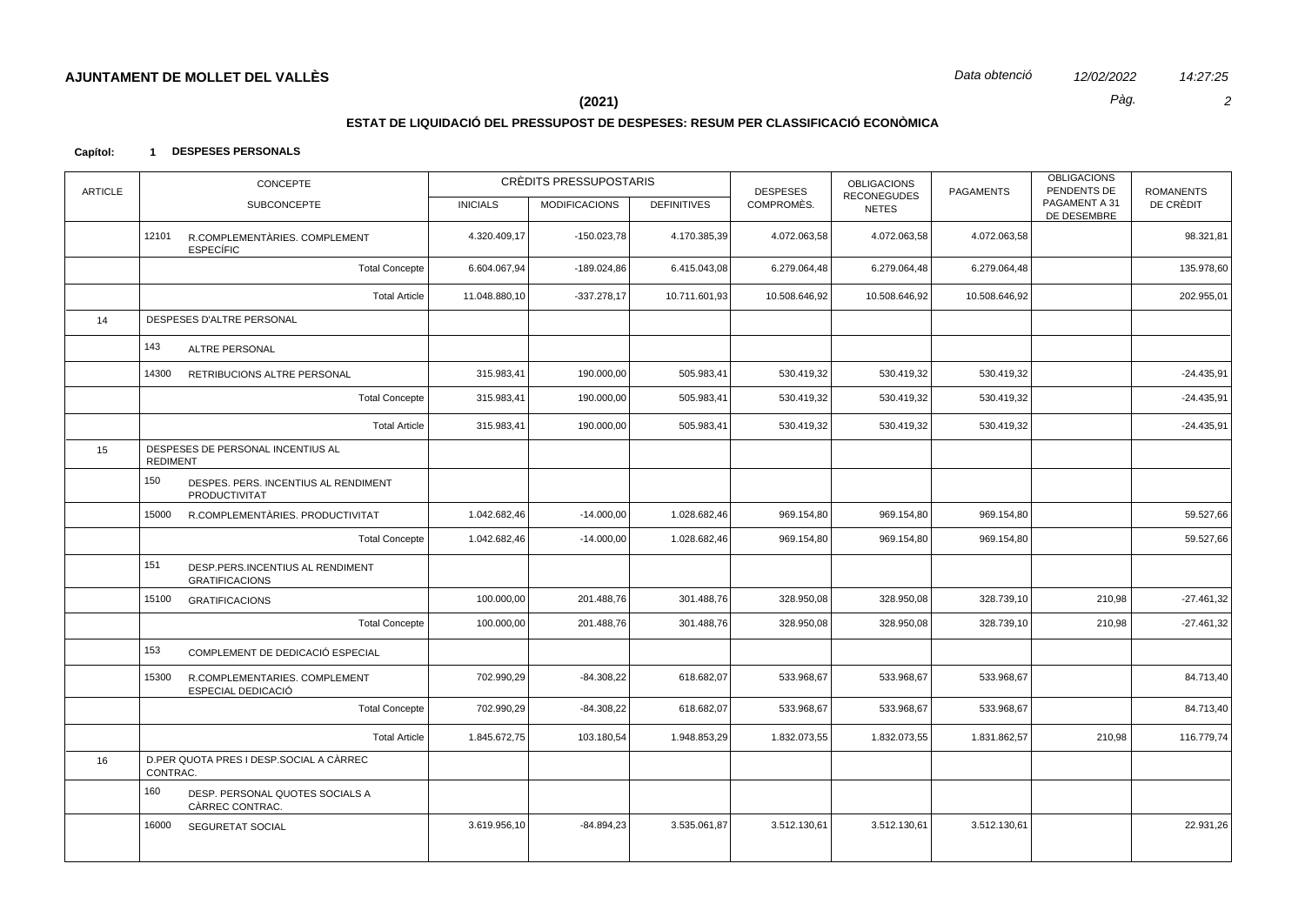$\mathbf{3}$ 

14:27:25

Pàg.

# $(2021)$

# ESTAT DE LIQUIDACIÓ DEL PRESSUPOST DE DESPESES: RESUM PER CLASSIFICACIÓ ECONÒMICA

#### Capítol: 1 DESPESES PERSONALS

| ARTICLE |       | CONCEPTE                                            |                 | CRÉDITS PRESSUPOSTARIS |                    | <b>DESPESES</b> | <b>OBLIGACIONS</b>                 | PAGAMENTS     | <b>OBLIGACIONS</b><br>PENDENTS DE | <b>ROMANENTS</b> |
|---------|-------|-----------------------------------------------------|-----------------|------------------------|--------------------|-----------------|------------------------------------|---------------|-----------------------------------|------------------|
|         |       | <b>SUBCONCEPTE</b>                                  | <b>INICIALS</b> | <b>MODIFICACIONS</b>   | <b>DEFINITIVES</b> | COMPROMÈS.      | <b>RECONEGUDES</b><br><b>NETES</b> |               | PAGAMENT A 31<br>DE DESEMBRE      | DE CRÈDIT        |
|         |       | <b>Total Concepte</b>                               | 3.619.956,10    | $-84.894.23$           | 3.535.061,87       | 3.512.130,61    | 3.512.130,61                       | 3.512.130,61  |                                   | 22.931,26        |
|         | 162   | DESP.SOCIALS DE FUNCIONAR. I<br>PERSONAL NO LABORAL |                 |                        |                    |                 |                                    |               |                                   |                  |
|         | 16200 | FORMACIÓ I PERFECCIONAMENT DEL<br>PERSONAL          | 36.000,00       |                        | 36.000,00          | 44.951,25       | 44.951,25                          | 31.157,42     | 13.793,83                         | $-8.951,25$      |
|         | 16204 | ACCIÓ SOCIAL                                        | 54.000,00       |                        | 54.000,00          | 47.738,57       | 47.738,57                          | 47.738,57     |                                   | 6.261,43         |
|         | 16205 | <b>ASSEGURANCES</b>                                 | 80.000,00       |                        | 80.000,00          | 80.000,00       | 51.812,67                          | 51.812,67     |                                   | 28.187,33        |
|         | 16210 | PROGRAMA D'ORDENACIÓ DE<br><b>RETRIBUCIONS</b>      | 40.000,00       | $-40.000,00$           |                    |                 |                                    |               |                                   |                  |
|         |       | <b>Total Concepte</b>                               | 210.000,00      | $-40.000,00$           | 170.000,00         | 172.689,82      | 144.502,49                         | 130.708,66    | 13.793,83                         | 25.497,51        |
|         |       | <b>Total Article</b>                                | 3.829.956,10    | $-124.894.23$          | 3.705.061,87       | 3.684.820,43    | 3.656.633,10                       | 3.642.839,27  | 13.793,83                         | 48.428,77        |
|         |       | <b>Total Capítol</b>                                | 17.980.869,07   | $-174.691.86$          | 17.806.177,21      | 17.465.166,42   | 17.436.979,09                      | 17.422.974,28 | 14.004,81                         | 369.198,12       |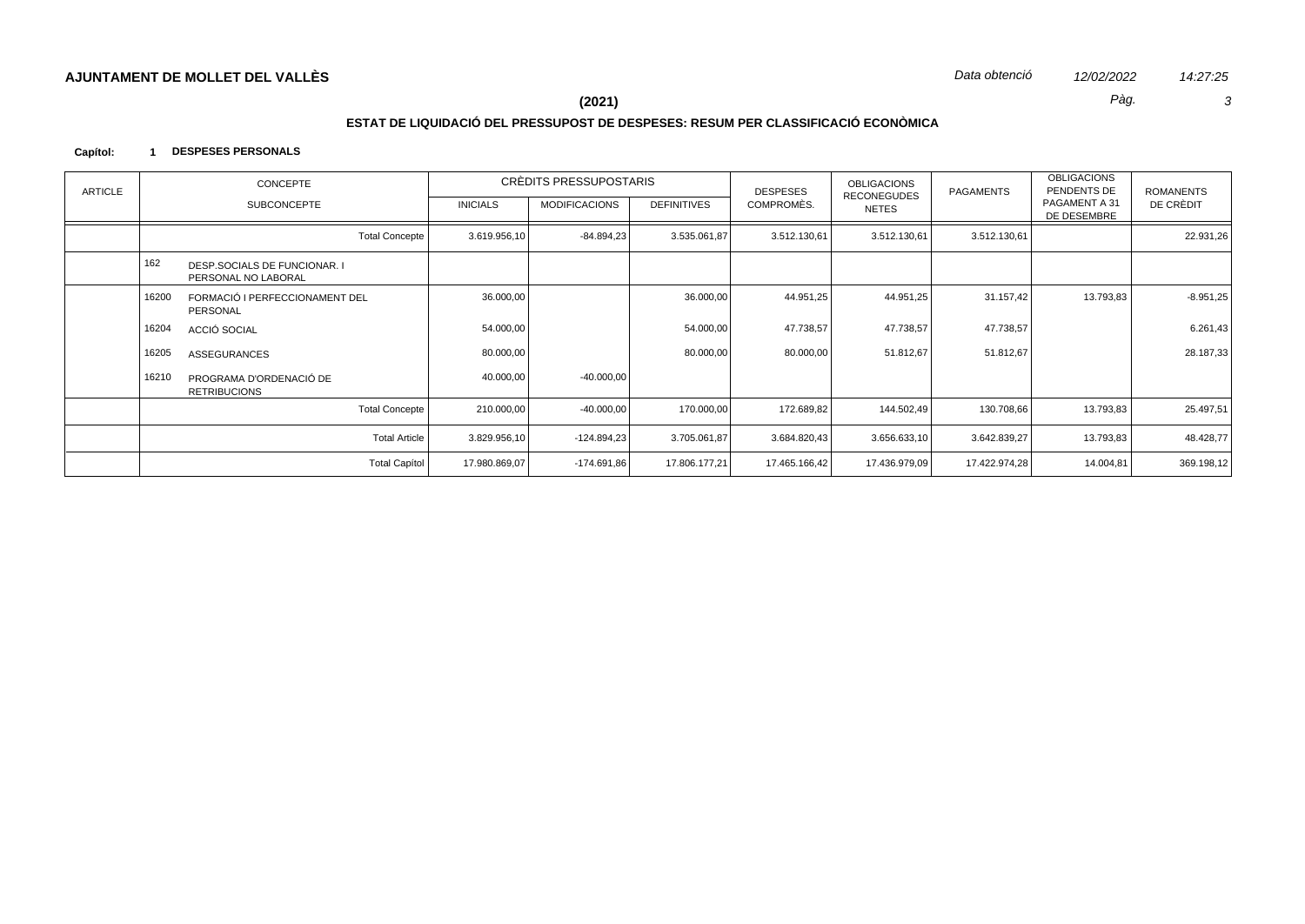# **ESTAT DE LIQUIDACIÓ DEL PRESSUPOST DE DESPESES: RESUM PER CLASSIFICACIÓ ECONÒMICA**

### **Capítol: 2 DESPESES EN BÉNS CORRENTS I SERVEIS**

| <b>ARTICLE</b> | <b>CONCEPTE</b>                                                   |                 | CRÈDITS PRESSUPOSTARIS |                    | <b>DESPESES</b> | <b>OBLIGACIONS</b><br><b>RECONEGUDES</b> | <b>PAGAMENTS</b> | <b>OBLIGACIONS</b><br>PENDENTS DE | <b>ROMANENTS</b> |
|----------------|-------------------------------------------------------------------|-----------------|------------------------|--------------------|-----------------|------------------------------------------|------------------|-----------------------------------|------------------|
|                | <b>SUBCONCEPTE</b>                                                | <b>INICIALS</b> | <b>MODIFICACIONS</b>   | <b>DEFINITIVES</b> | COMPROMÈS.      | <b>NETES</b>                             |                  | PAGAMENT A 31<br>DE DESEMBRE      | DE CRÈDIT        |
| 20             | DESP. EN BÉNS CORRENTS I SERVEIS<br><b>ARRENDAMENTS</b>           |                 |                        |                    |                 |                                          |                  |                                   |                  |
|                | 202<br>ARRENDAMENTS D'EDIFICIS I ALTRES<br><b>CONSTRUCCIONS</b>   |                 |                        |                    |                 |                                          |                  |                                   |                  |
|                | 20200<br>LLOGUER EDIFICIS I ALTRES<br><b>CONSTRUCCIONS</b>        | 122.569,13      |                        | 122.569,13         | 137.431,59      | 137.228,68                               | 136.981,10       | 247,58                            | $-14.659,55$     |
|                | <b>Total Concepte</b>                                             | 122.569,13      |                        | 122.569,13         | 137.431,59      | 137.228,68                               | 136.981,10       | 247,58                            | $-14.659,55$     |
|                | 203<br>ARREND. DE MÀQUINARI. INSTAL·LACIONS<br>UTILLATGE          |                 |                        |                    |                 |                                          |                  |                                   |                  |
|                | 20300<br>LLOGUER MAQUINARIA, INSTAL-LACIONS I<br><b>UTILLATGE</b> | 16.500,00       |                        | 16.500,00          | 215,73          | 215,73                                   | 215,73           |                                   | 16.284,27        |
|                | <b>Total Concepte</b>                                             | 16.500,00       |                        | 16.500,00          | 215,73          | 215,73                                   | 215,73           |                                   | 16.284,27        |
|                | 204<br>ARRENDAMENTS DE MATERIAL DE<br>TRANSPORT                   |                 |                        |                    |                 |                                          |                  |                                   |                  |
|                | 20400<br>LLOGUER MATERIAL DE TRANSPORT                            | 63.000,00       |                        | 63.000,00          | 61.241,06       | 61.127,73                                | 48.618,37        | 12.509,36                         | 1.872,27         |
|                | <b>Total Concepte</b>                                             | 63.000,00       |                        | 63.000,00          | 61.241,06       | 61.127,73                                | 48.618,37        | 12.509,36                         | 1.872,27         |
|                | 206<br>ARRENDAMENT D'EQUIPS PER PROCÈS<br><b>INFORMACIÓ</b>       |                 |                        |                    |                 |                                          |                  |                                   |                  |
|                | 20600<br>LLOFUER EQUIPS PER PROCESSOS<br><b>D'INFORMACIÓ</b>      | 92.160,00       |                        | 92.160,00          | 62.418,24       | 46.346,79                                | 38.755,92        | 7.590,87                          | 45.813,21        |
|                | <b>Total Concepte</b>                                             | 92.160,00       |                        | 92.160,00          | 62.418,24       | 46.346,79                                | 38.755,92        | 7.590,87                          | 45.813,21        |
|                | 208<br>LLOGUER ALTRE IMMOBILITZAT MATERIAL                        |                 |                        |                    |                 |                                          |                  |                                   |                  |
|                | 20800<br>LLOGUER ALTRE IMMOBILITZAT MATERIAL                      | 15.000,00       |                        | 15.000,00          | 9.074,76        | 9.074,76                                 | 9.074,76         |                                   | 5.925,24         |
|                | <b>Total Concepte</b>                                             | 15.000,00       |                        | 15.000,00          | 9.074,76        | 9.074,76                                 | 9.074,76         |                                   | 5.925,24         |
|                | <b>Total Article</b>                                              | 309.229,13      |                        | 309.229,13         | 270.381,38      | 253.993,69                               | 233.645,88       | 20.347,81                         | 55.235,44        |
| 21             | D.B.C.S. REPARACIONS MANTENIMENT I<br>CONSERVACIÓ                 |                 |                        |                    |                 |                                          |                  |                                   |                  |
|                | 210<br>REPAR.MANT.CONS DE<br>INFRAESTRUCTURA I BÉNS NATUR.        |                 |                        |                    |                 |                                          |                  |                                   |                  |
|                | 21000<br>REPAR. INFRAESTRUCTURA I BENS<br><b>NATURALS</b>         | 196.500,00      |                        | 196.500,00         | 125.634,31      | 125.634,31                               | 81.783,09        | 43.851,22                         | 70.865,69        |
|                | <b>Total Concepte</b>                                             | 196.500,00      |                        | 196.500,00         | 125.634,31      | 125.634,31                               | 81.783,09        | 43.851,22                         | 70.865,69        |
|                |                                                                   |                 |                        |                    |                 |                                          |                  |                                   |                  |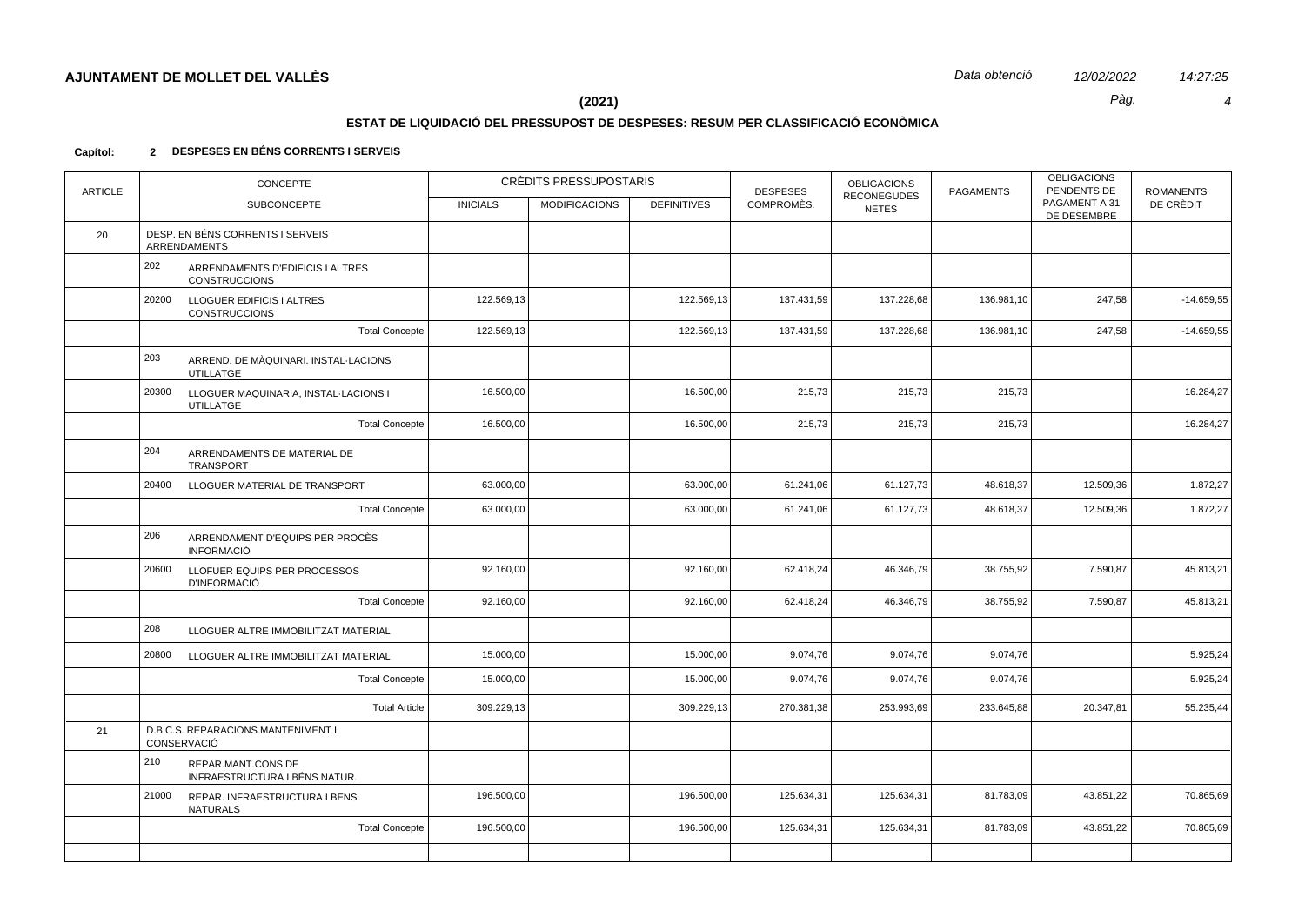$\sqrt{5}$ 

14:27:25

Pàg.

# $(2021)$

# ESTAT DE LIQUIDACIÓ DEL PRESSUPOST DE DESPESES: RESUM PER CLASSIFICACIÓ ECONÒMICA

| <b>ARTICLE</b> | <b>CONCEPTE</b> |                                                             | CRÈDITS PRESSUPOSTARIS |                      | <b>DESPESES</b>    | <b>OBLIGACIONS</b><br><b>RECONEGUDES</b> | <b>PAGAMENTS</b> | <b>OBLIGACIONS</b><br>PENDENTS DE | <b>ROMANENTS</b>             |               |
|----------------|-----------------|-------------------------------------------------------------|------------------------|----------------------|--------------------|------------------------------------------|------------------|-----------------------------------|------------------------------|---------------|
|                |                 | <b>SUBCONCEPTE</b>                                          | <b>INICIALS</b>        | <b>MODIFICACIONS</b> | <b>DEFINITIVES</b> | COMPROMÈS.                               | <b>NETES</b>     |                                   | PAGAMENT A 31<br>DE DESEMBRE | DE CRÈDIT     |
|                | 212             | REP. MANTEN. CONSER. EDIFICIS I ALTRES<br>CONSTR.           |                        |                      |                    |                                          |                  |                                   |                              |               |
|                | 21200           | REPAR. EDIFICIS I ALTRES<br><b>CONSTRUCCIONS</b>            | 551.533,74             | 107.212,92           | 658.746,66         | 660.348,67                               | 659.908,03       | 532.271,95                        | 127.636,08                   | $-1.161,37$   |
|                |                 | <b>Total Concepte</b>                                       | 551.533,74             | 107.212,92           | 658.746,66         | 660.348,67                               | 659.908,03       | 532.271,95                        | 127.636,08                   | $-1.161,37$   |
|                | 213             | RER.MANT.CONS.DE MAQ. INSTAL-LACIONS<br><b>UTILLATGE</b>    |                        |                      |                    |                                          |                  |                                   |                              |               |
|                | 21300           | REPAR. MAQUINARIA, INSTAL-LACIONS I<br><b>UTILLATGE</b>     | 613.512,04             |                      | 613.512,04         | 653.707,99                               | 653.532,48       | 536.313,12                        | 117.219,36                   | $-40.020, 44$ |
|                |                 | <b>Total Concepte</b>                                       | 613.512,04             |                      | 613.512,04         | 653.707,99                               | 653.532,48       | 536.313,12                        | 117.219,36                   | $-40.020, 44$ |
|                | 214             | REPAR.MANT.CONSERVACIÓ DE MOBILIARI<br>DE TRANSPORT         |                        |                      |                    |                                          |                  |                                   |                              |               |
|                | 21400           | REPAR.ELEMENTS DE TRANSPORT                                 | 55.000,00              |                      | 55.000,00          | 32.511,00                                | 32.511,00        | 28.283,11                         | 4.227,89                     | 22.489,00     |
|                |                 | <b>Total Concepte</b>                                       | 55.000,00              |                      | 55.000,00          | 32.511,00                                | 32.511,00        | 28.283,11                         | 4.227,89                     | 22.489,00     |
|                | 215             | REPAR. MANTEN. CONSERVACIÓ DE<br><b>MOBILIARI I ESTRIS</b>  |                        |                      |                    |                                          |                  |                                   |                              |               |
|                | 21500           | REPARACIONS MOBILIARI                                       | 1.500,00               |                      | 1.500,00           | 338,17                                   | 338,17           | 338,17                            |                              | 1.161,83      |
|                |                 | <b>Total Concepte</b>                                       | 1.500,00               |                      | 1.500,00           | 338,17                                   | 338,17           | 338,17                            |                              | 1.161,83      |
|                | 216             | REP.MANT. CONS. EQUIPAM. PER PROC.<br><b>INFORMACIÓ</b>     |                        |                      |                    |                                          |                  |                                   |                              |               |
|                | 21600           | REPAR. EQUIPS PROCESSOS INFORMACIO                          | 17.000,00              |                      | 17.000,00          | 15.090,50                                | 15.090,50        | 11.297,15                         | 3.793,35                     | 1.909,50      |
|                |                 | <b>Total Concepte</b>                                       | 17.000,00              |                      | 17.000,00          | 15.090,50                                | 15.090,50        | 11.297,15                         | 3.793,35                     | 1.909,50      |
|                | 219             | REPAR. MANTEN. CONSERV. D'ALTRE<br><b>IMMOBILITZAT MAT.</b> |                        |                      |                    |                                          |                  |                                   |                              |               |
|                | 21900           | REPAR. ALTRE IMMOBILITZAT MATERIAL                          | 2.000,00               |                      | 2.000,00           | 198,13                                   | 198,13           | 198,13                            |                              | 1.801,87      |
|                |                 | <b>Total Concepte</b>                                       | 2.000,00               |                      | 2.000,00           | 198,13                                   | 198,13           | 198,13                            |                              | 1.801,87      |
|                |                 | <b>Total Article</b>                                        | 1.437.045,78           | 107.212,92           | 1.544.258,70       | 1.487.828,77                             | 1.487.212,62     | 1.190.484,72                      | 296.727,90                   | 57.046,08     |
| 22             |                 | D.BÉNS CORR. I SER. MAT. DE SUBMINIS. I ALTRES              |                        |                      |                    |                                          |                  |                                   |                              |               |
|                | 220             | DESP.BÉNS CORRENT I SERVEIS EN<br><b>MATERIAL OFICINA</b>   |                        |                      |                    |                                          |                  |                                   |                              |               |
|                |                 |                                                             |                        |                      |                    |                                          |                  |                                   |                              |               |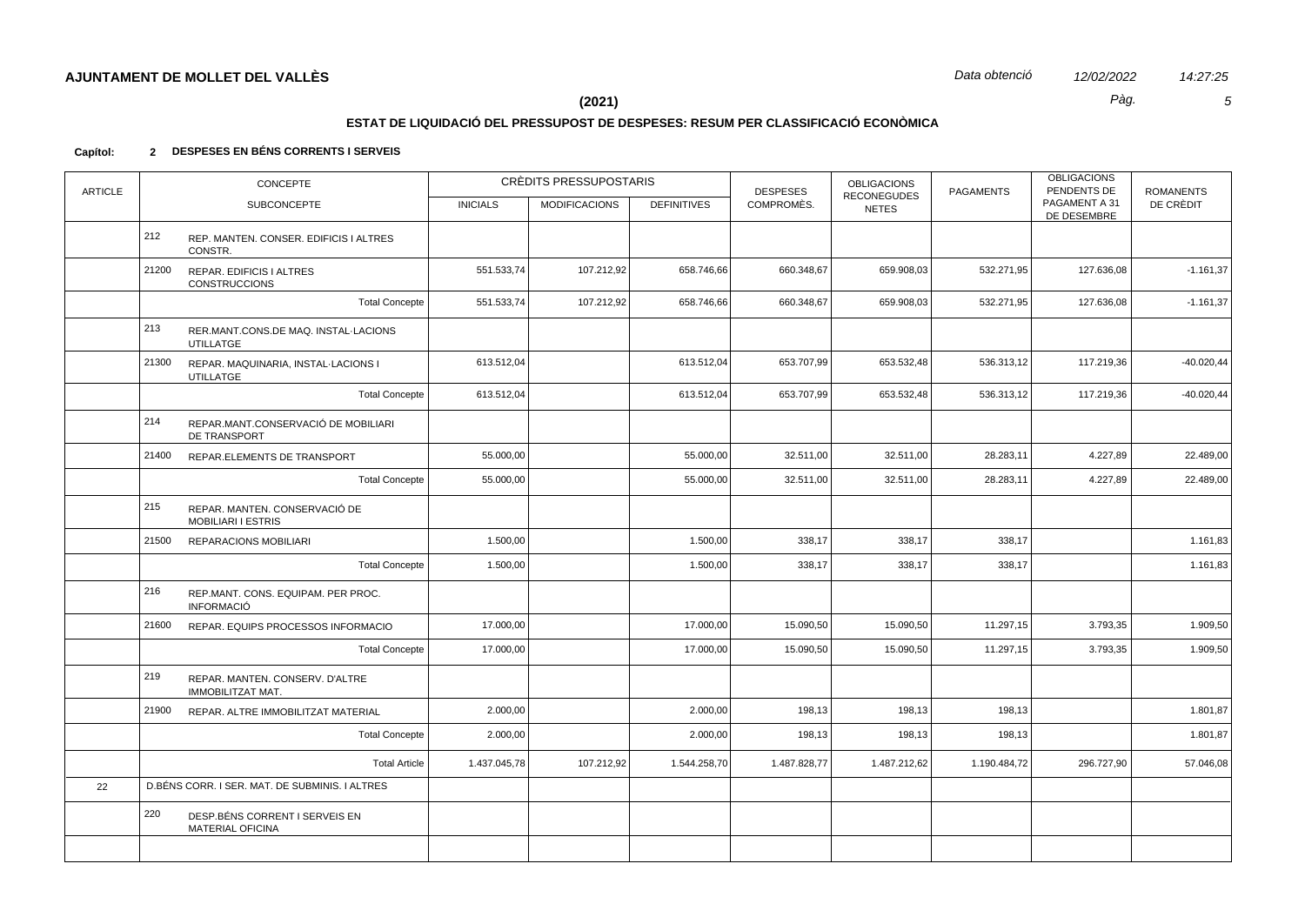$\epsilon$ 

14:27:25

Pàg.

# $(2021)$

# ESTAT DE LIQUIDACIÓ DEL PRESSUPOST DE DESPESES: RESUM PER CLASSIFICACIÓ ECONÒMICA

| <b>ARTICLE</b> |       | <b>CONCEPTE</b>                                           | CRÈDITS PRESSUPOSTARIS |                      |                    | <b>DESPESES</b> | <b>OBLIGACIONS</b><br><b>RECONEGUDES</b> | <b>PAGAMENTS</b> | <b>OBLIGACIONS</b><br>PENDENTS DE | <b>ROMANENTS</b> |
|----------------|-------|-----------------------------------------------------------|------------------------|----------------------|--------------------|-----------------|------------------------------------------|------------------|-----------------------------------|------------------|
|                |       | <b>SUBCONCEPTE</b>                                        | <b>INICIALS</b>        | <b>MODIFICACIONS</b> | <b>DEFINITIVES</b> | COMPROMÈS.      | <b>NETES</b>                             |                  | PAGAMENT A 31<br>DE DESEMBRE      | DE CRÈDIT        |
|                | 22000 | MATERIAL OFICINA ORDINARI NO<br><b>INVENTARIABLE</b>      | 37.218,00              |                      | 37.218,00          | 13.876,77       | 13.875,14                                | 13.875,14        |                                   | 23.342,86        |
|                | 22001 | PREMSA, REVISTES, LLIBRES I ALTRES<br><b>PUBLICACIONS</b> | 17.738,40              |                      | 17.738,40          | 14.900,78       | 14.900,78                                | 14.900,78        |                                   | 2.837,62         |
|                | 22002 | MATERIAL INFORMATIC NO INVENTARIABLE                      | 27.248,38              |                      | 27.248,38          | 34.178,20       | 34.178,20                                | 31.690,14        | 2.488,06                          | $-6.929,82$      |
|                | 22003 | MATERIAL ESPECIAL NO INVENTARIABLE                        | 14.000,00              |                      | 14.000,00          | 13.195,80       | 13.195,80                                | 11.764,70        | 1.431,10                          | 804,20           |
|                |       | <b>Total Concepte</b>                                     | 96.204,78              |                      | 96.204,78          | 76.151,55       | 76.149,92                                | 72.230,76        | 3.919,16                          | 20.054,86        |
|                | 221   | DESP.BÉNS CORRENTS I SERVEI EN<br><b>SUBMINISTRAMENTS</b> |                        |                      |                    |                 |                                          |                  |                                   |                  |
|                | 22100 | SUBMINISTRAMENT ENERGIA ELÈCTRICA                         | 985.000,00             |                      | 985.000,00         | 942.184,48      | 790.804,47                               | 740.134,43       | 50.670,04                         | 194.195,53       |
|                | 22102 | SUBMINISTRAMENT DE GAS                                    | 247.000,00             |                      | 247.000,00         | 246.835,00      | 218.926,31                               | 202.748,81       | 16.177,50                         | 28.073,69        |
|                | 22103 | SUBMINISTRAMENT COMBUSTIBLES I<br><b>CARBURANTS</b>       | 62.032,07              |                      | 62.032,07          | 61.884,60       | 56.883,38                                | 52.038,74        | 4.844,64                          | 5.148,69         |
|                | 22104 | <b>VESTUARI</b>                                           | 143.000,00             |                      | 143.000,00         | 97.030,00       | 77.483,68                                | 25.228,48        | 52.255,20                         | 65.516,32        |
|                | 22199 | ALTRES SUBMINISTRAMENTS                                   | 88.550,00              | $-10.000,00$         | 78.550,00          | 40.193,55       | 40.193,55                                | 40.160,82        | 32,73                             | 38.356,45        |
|                |       | <b>Total Concepte</b>                                     | 1.525.582,07           | $-10.000,00$         | 1.515.582,07       | 1.388.127,63    | 1.184.291,39                             | 1.060.311,28     | 123.980,11                        | 331.290,68       |
|                | 222   | DESP.BÉNS, CORRENT I SERVEI EN<br><b>COMUNICACIONS</b>    |                        |                      |                    |                 |                                          |                  |                                   |                  |
|                | 22200 | SERVEIS DE TELECOMUNICACIONS                              | 60.200,00              | $-11.038,89$         | 49.161,11          | 32.902,02       | 32.902,02                                | 16.934,41        | 15.967,61                         | 16.259,09        |
|                | 22201 | COMUNICACIONS POSTALS                                     | 50.858,32              |                      | 50.858,32          | 51.097,38       | 51.097,38                                | 41.744,20        | 9.353,18                          | $-239,06$        |
|                | 22202 | DESP.BÉNS CORR I SERV. EN COM.<br><b>TELEGRÀFIQUES</b>    | 191.500,00             |                      | 191.500,00         | 157.608,37      | 149.856,80                               | 107.977,31       | 41.879,49                         | 41.643,20        |
|                | 22205 | <b>SERVEIS DE MISSATGERIA</b>                             | 5.730,00               |                      | 5.730,00           | 1.368,63        | 1.368,63                                 | 422,29           | 946,34                            | 4.361,37         |
|                |       | <b>Total Concepte</b>                                     | 308.288,32             | $-11.038,89$         | 297.249,43         | 242.976,40      | 235.224,83                               | 167.078,21       | 68.146,62                         | 62.024,60        |
|                | 224   | DESP.BÉNS CORREN. I SERV. EN PRIMES<br>DE ASSEG.          |                        |                      |                    |                 |                                          |                  |                                   |                  |
|                | 22400 | PRIMES D'ASSEGURANCES                                     | 180.000,00             |                      | 180.000,00         | 161.899,18      | 140.604,88                               | 140.254,73       | 350,15                            | 39.395,12        |
|                |       | <b>Total Concepte</b>                                     | 180.000,00             |                      | 180.000,00         | 161.899,18      | 140.604,88                               | 140.254,73       | 350,15                            | 39.395,12        |
|                | 225   | DESPESES BÉNS CORRENTS I SERVEIS EN<br><b>TRIBUTS</b>     |                        |                      |                    |                 |                                          |                  |                                   |                  |
|                | 22500 | <b>TRIBUTS ESTATALS</b>                                   | 3.118.787,65           | 430.129,75           | 3.548.917,40       | 3.581.265,51    | 3.581.265,51                             | 2.022.958,11     | 1.558.307,40                      | $-32.348,11$     |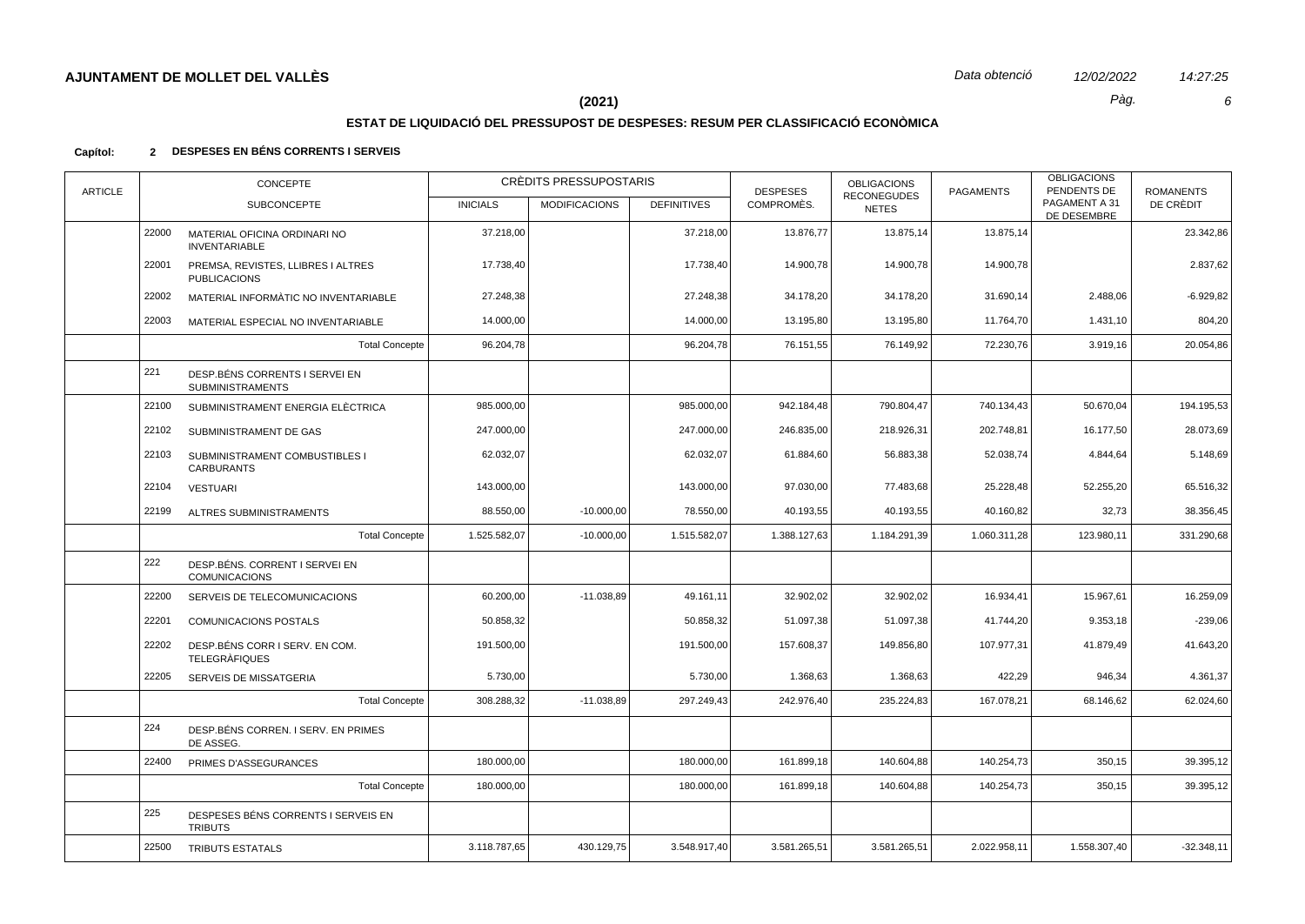$\overline{7}$ 

14:27:25

Pàg.

# $(2021)$

# ESTAT DE LIQUIDACIÓ DEL PRESSUPOST DE DESPESES: RESUM PER CLASSIFICACIÓ ECONÒMICA

| <b>ARTICLE</b> | CONCEPTE |                                                             | CRÈDITS PRESSUPOSTARIS |                      |                    | <b>DESPESES</b> | <b>OBLIGACIONS</b><br><b>RECONEGUDES</b> | <b>PAGAMENTS</b> | <b>OBLIGACIONS</b><br>PENDENTS DE | <b>ROMANENTS</b> |
|----------------|----------|-------------------------------------------------------------|------------------------|----------------------|--------------------|-----------------|------------------------------------------|------------------|-----------------------------------|------------------|
|                |          | <b>SUBCONCEPTE</b>                                          | <b>INICIALS</b>        | <b>MODIFICACIONS</b> | <b>DEFINITIVES</b> | COMPROMÈS.      | <b>NETES</b>                             |                  | PAGAMENT A 31<br>DE DESEMBRE      | DE CRÈDIT        |
|                | 22501    | TRIBUTS A COMUNITATS AUTÒNOMES                              | 1,00                   | 2.596.597,42         | 2.596.598,42       | 2.596.598,42    | 2.596.598,42                             | 1.705.560,00     | 891.038,42                        |                  |
|                |          | <b>Total Concepte</b>                                       | 3.118.788,65           | 3.026.727,17         | 6.145.515,82       | 6.177.863,93    | 6.177.863,93                             | 3.728.518,11     | 2.449.345,82                      | $-32.348,11$     |
|                | 226      | DESP.BÉNS CORRENT.I SERVEI EN<br><b>DESPESES DIVERSES</b>   |                        |                      |                    |                 |                                          |                  |                                   |                  |
|                | 22601    | ATENCIONS PROTOCOL·LÀRIES I<br><b>REPRESENTATIVES</b>       | 6.100,00               |                      | 6.100,00           | 3.078,75        | 3.078,75                                 | 3.078,75         |                                   | 3.021,25         |
|                | 22602    | PUBLICITAT I PROPAGANDA                                     | 30.774,05              |                      | 30.774,05          | 20.609,64       | 20.609,64                                | 9.269,45         | 11.340,19                         | 10.164,41        |
|                | 22603    | PUBLICACIONS EN DIARIS OFICIALS                             | 20.000,00              |                      | 20.000,00          | 14.498,00       | 14.498,00                                | 13.601,40        | 896,60                            | 5.502,00         |
|                | 22604    | DESPESES JURÍDIQUES, CONTENCIOSOS                           | 42.652,40              | 14.000,00            | 56.652,40          | 122.596,15      | 122.596,15                               | 107.962,62       | 14.633,53                         | $-65.943.75$     |
|                | 22607    | OPOSICIONS I PROVES SELECTIVES                              | 4.000,00               |                      | 4.000,00           | 9.434,31        | 9.434,31                                 | 3.856,45         | 5.577,86                          | $-5.434,31$      |
|                | 22610    | EXECUCIONS SUBSIDIÀRIES OBRES                               | 15.000,00              |                      | 15.000,00          | 11.763,62       | 11.763,62                                | 11.763,62        |                                   | 3.236,38         |
|                | 22612    | DESP. CERIMONIES CIVILS I ATENCIONS<br><b>CIUTADANES</b>    | 9.080,00               |                      | 9.080,00           | 9.551,50        | 9.551,50                                 | 9.551,50         |                                   | $-471,50$        |
|                | 22614    | PROJECTES EUROPEUS I<br><b>AGERMANAMENTS</b>                | 5.500,00               |                      | 5.500,00           | 320,75          | 320,75                                   | 320,75           |                                   | 5.179,25         |
|                | 22699    | <b>DESPESES GENERALS</b>                                    | 721.446,62             | $-40.000,00$         | 681.446,62         | 678.251,66      | 664.461,30                               | 532.224,48       | 132.236,82                        | 16.985,32        |
|                |          | <b>Total Concepte</b>                                       | 854.553,07             | $-26.000,00$         | 828.553,07         | 870.104,38      | 856.314,02                               | 691.629,02       | 164.685,00                        | $-27.760,95$     |
|                | 227      | D.B.COOR I SERV. EN TREB.REALITZATS<br>ALTRES EMP.          |                        |                      |                    |                 |                                          |                  |                                   |                  |
|                | 22700    | <b>TREBALLS DE NETEJA</b>                                   | 4.654.064,78           | 335.186,90           | 4.989.251,68       | 4.926.710,14    | 4.922.784,43                             | 3.664.014,07     | 1.258.770,36                      | 66.467,25        |
|                | 22701    | TREBALLS DE SEGURETAT                                       | 128.264,86             |                      | 128.264,86         | 125.109,09      | 99.129,71                                | 75.654,02        | 23.475,69                         | 29.135,15        |
|                | 22706    | D.ESTUDIS I TREBALLS TÈCNICS<br><b>REAL.ALTRES EMPRESES</b> | 40.000,00              | 15.900,00            | 55.900,00          | 38.950,69       | 26.850,69                                | 19.528,20        | 7.322,49                          | 29.049,31        |
|                | 22708    | SERVEIS RECAPTACIÓ A FAVOR DE<br><b>L'ENTITAT</b>           | 276.000,00             | 261.417,97           | 537.417,97         | 537.417,97      | 537.417,97                               | 537.417,97       |                                   |                  |
|                | 22709    | SERVEIS AL CIUTADÀ                                          | 315.112,00             |                      | 315.112,00         | 315.111,72      | 252.991,13                               | 165.430,25       | 87.560,88                         | 62.120,87        |
|                | 22711    | SERVEIS DE MEDIACIÓ COMUNITÀRIA                             | 2.980,00               |                      | 2.980,00           |                 |                                          |                  |                                   | 2.980,00         |
|                | 22712    | SERVEIS AL CIUTADÀ                                          | 7.364.724,32           | $-178.264,64$        | 7.186.459,68       | 6.724.832,87    | 6.686.692,45                             | 5.886.289,95     | 800.402,50                        | 499.767,23       |
|                | 22713    | SERVEIS D'INFORMACIÓ                                        | 30.000,00              |                      | 30.000,00          | 43.069,95       | 43.069,95                                | 8.833,00         | 34.236,95                         | $-13.069,95$     |
|                | 22718    | PROGRAMES DE DESENVOLUPAMENT<br><b>INDUSTRIAL</b>           | 47.420,00              | $-13.675,00$         | 33.745,00          | 17.581,63       | 17.581,63                                | 15.067,25        | 2.514,38                          | 16.163,37        |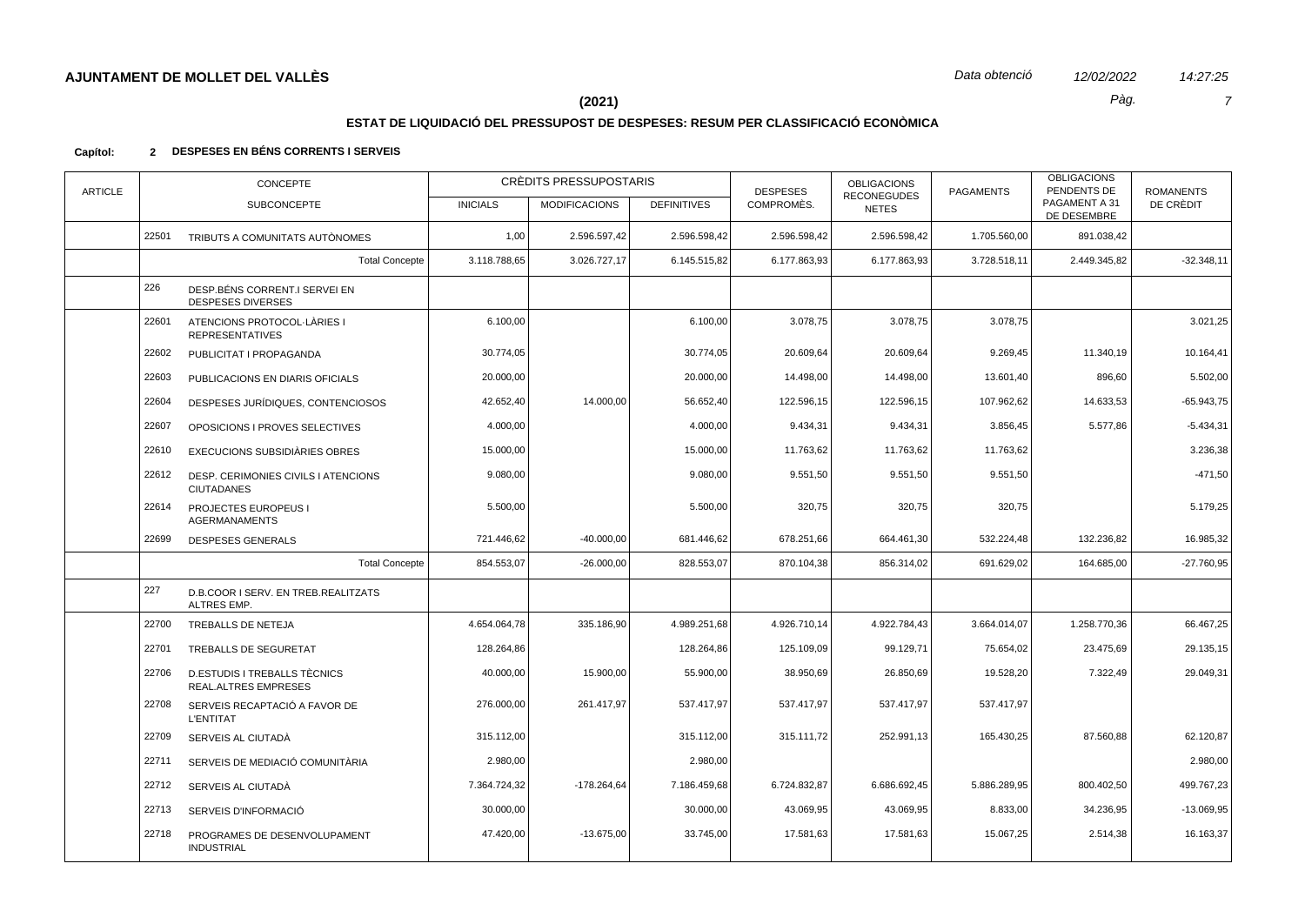$\pmb{8}$ 

14:27:25

Pàg.

# $(2021)$

# ESTAT DE LIQUIDACIÓ DEL PRESSUPOST DE DESPESES: RESUM PER CLASSIFICACIÓ ECONÒMICA

| <b>ARTICLE</b> | <b>CONCEPTE</b>                                                      |                 | CRÈDITS PRESSUPOSTARIS |                    | <b>DESPESES</b> | <b>OBLIGACIONS</b>                 | <b>PAGAMENTS</b> | <b>OBLIGACIONS</b><br>PENDENTS DE | <b>ROMANENTS</b> |
|----------------|----------------------------------------------------------------------|-----------------|------------------------|--------------------|-----------------|------------------------------------|------------------|-----------------------------------|------------------|
|                | <b>SUBCONCEPTE</b>                                                   | <b>INICIALS</b> | <b>MODIFICACIONS</b>   | <b>DEFINITIVES</b> | COMPROMÈS.      | <b>RECONEGUDES</b><br><b>NETES</b> |                  | PAGAMENT A 31<br>DE DESEMBRE      | DE CRÈDIT        |
|                | 22719<br>PROGRAMES DE DESENVOLUPAMENT<br><b>ECONÒMIC</b>             | 184.930,00      | $-2.455,00$            | 182.475,00         | 81.309,20       | 61.174,20                          | 22.746,79        | 38.427,41                         | 121.300,80       |
|                | 22723<br>PROGRAMES DE DESENVOLUPAMENT DE<br><b>SALUT LABORAL</b>     | 52.661,06       |                        | 52.661,06          | 62.386,27       | 28.225,43                          | 28.225,43        |                                   | 24.435,63        |
|                | 22724<br>MANTENIMENT PROGRAMES INFORMÀTICS                           | 260.000,00      |                        | 260.000,00         | 169.427,56      | 118.385,88                         | 103.059,49       | 15.326,39                         | 141.614,12       |
|                | 22725<br>MANTENIMENT DE SERVEIS                                      | 5.000,00        |                        | 5.000,00           |                 |                                    |                  |                                   | 5.000,00         |
|                | 22727<br>SISTEMES PER A L'ORDENACIÓ I EXECUCIÓ<br><b>URBANÍSTICA</b> | 205.013,56      |                        | 205.013,56         | 196.552,40      | 196.552,40                         | 196.552,40       |                                   | 8.461,16         |
|                | 22730<br>SERVEIS AL CIUTADÀ                                          | 1.000,00        |                        | 1.000,00           |                 |                                    |                  |                                   | 1.000,00         |
|                | 22797<br>CONCESSIO AUTOBUS URBA                                      | 390.000,00      |                        | 390.000,00         | 390.000,00      | 390.000,00                         | 253.706,80       | 136.293,20                        |                  |
|                | 22798<br>TARIFES SOCIALS SERVEI TRANSPORT<br><b>URBA</b>             | 74.250,00       |                        | 74.250,00          | 63.761,81       | 63.761,81                          | 52.774,69        | 10.987,12                         | 10.488,19        |
|                | <b>Total Concepte</b>                                                | 14.031.420,58   | 418.110,23             | 14.449.530,81      | 13.692.221,30   | 13.444.617,68                      | 11.029.300,31    | 2.415.317,37                      | 1.004.913,13     |
|                | <b>Total Article</b>                                                 | 20.114.837,47   | 3.397.798,51           | 23.512.635,98      | 22.609.344,37   | 22.115.066,65                      | 16.889.322,42    | 5.225.744,23                      | 1.397.569,33     |
| 23             | D.BÈNS.CORR I SERV.INDEM PER RAÓ DEL SERVEI                          |                 |                        |                    |                 |                                    |                  |                                   |                  |
|                | 230<br>D.INDEMNITZACIÓ PER RAÓ DEL SERVEI<br><b>DIETES</b>           |                 |                        |                    |                 |                                    |                  |                                   |                  |
|                | 23020<br>DIETES DEL PERSONAL NO DIRECTIU                             | 2.397,80        |                        | 2.397,80           | 1.328,33        | 1.328,33                           | 1.328,33         |                                   | 1.069,47         |
|                | <b>Total Concepte</b>                                                | 2.397,80        |                        | 2.397,80           | 1.328,33        | 1.328,33                           | 1.328,33         |                                   | 1.069,47         |
|                | 231<br>D.INDEMNITZ, PER RAÓ DEL SERVEI DE<br><b>LOCOMOCIÓ</b>        |                 |                        |                    |                 |                                    |                  |                                   |                  |
|                | 23120<br>DESPESES DE LOCOMOCIÓ DEL PERSONAL<br>NO DIRECTIU           | 5.550,80        |                        | 5.550,80           | 1.987,99        | 1.987,99                           | 1.957,24         | 30,75                             | 3.562,81         |
|                | <b>Total Concepte</b>                                                | 5.550,80        |                        | 5.550,80           | 1.987,99        | 1.987,99                           | 1.957,24         | 30,75                             | 3.562,81         |
|                | <b>Total Article</b>                                                 | 7.948,60        |                        | 7.948,60           | 3.316,32        | 3.316,32                           | 3.285,57         | 30,75                             | 4.632,28         |
|                | <b>Total Capítol</b>                                                 | 21.869.060,98   | 3.505.011,43           | 25.374.072,41      | 24.370.870,84   | 23.859.589,28                      | 18.316.738,59    | 5.542.850,69                      | 1.514.483,13     |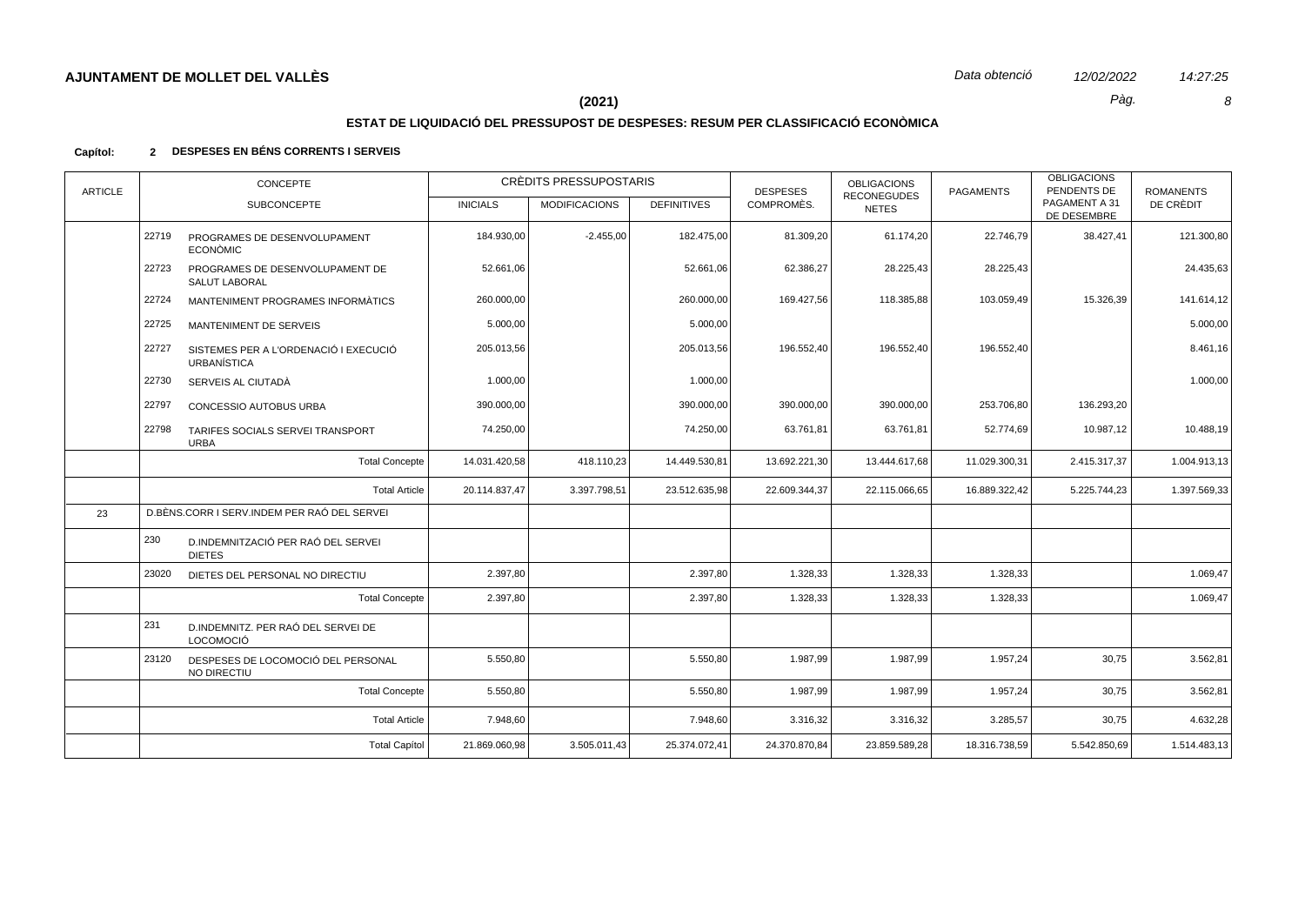Pàg.

14:27:25  $\boldsymbol{g}$ 

 $(2021)$ 

## ESTAT DE LIQUIDACIÓ DEL PRESSUPOST DE DESPESES: RESUM PER CLASSIFICACIÓ ECONÒMICA

#### Capítol: 3 DESPESES FINANCERES

| <b>ARTICLE</b> | CONCEPTE                                                               |                 | CRÈDITS PRESSUPOSTARIS |                    | <b>DESPESES</b> | <b>OBLIGACIONS</b>                 | <b>PAGAMENTS</b> | <b>OBLIGACIONS</b><br>PENDENTS DE | <b>ROMANENTS</b> |
|----------------|------------------------------------------------------------------------|-----------------|------------------------|--------------------|-----------------|------------------------------------|------------------|-----------------------------------|------------------|
|                | <b>SUBCONCEPTE</b>                                                     | <b>INICIALS</b> | <b>MODIFICACIONS</b>   | <b>DEFINITIVES</b> | COMPROMÈS.      | <b>RECONEGUDES</b><br><b>NETES</b> |                  | PAGAMENT A 31<br>DE DESEMBRE      | DE CRÈDIT        |
| 31             | DESPESES FINANCERES DE PRÈSTECS DE<br><b>L'INTERIOR</b>                |                 |                        |                    |                 |                                    |                  |                                   |                  |
|                | 310<br>DESP. FINANCERES DE PRÈSTECS<br><b>INTERIOR INT.</b>            |                 |                        |                    |                 |                                    |                  |                                   |                  |
|                | 31000<br><b>INTERESSOS</b>                                             | 300.000,00      |                        | 300.000,00         | 224.670,67      | 212.828,84                         | 212.828,84       |                                   | 87.171,16        |
|                | <b>Total Concepte</b>                                                  | 300.000,00      |                        | 300.000,00         | 224.670,67      | 212.828,84                         | 212.828,84       |                                   | 87.171,16        |
|                | 311<br>D.FIN. PREST.INTER.FORMALIZ. MODIFICAC.<br><b>I CANCEN</b>      |                 |                        |                    |                 |                                    |                  |                                   |                  |
|                | 31100<br>DESPESES DE FORMALITZACIO, MODIF. I<br>CANCEL.                | 3.000,00        |                        | 3.000,00           | 3.328,03        | 3.328,03                           | 3.328,03         |                                   | $-328,03$        |
|                | <b>Total Concepte</b>                                                  | 3.000,00        |                        | 3.000,00           | 3.328,03        | 3.328,03                           | 3.328,03         |                                   | $-328,03$        |
|                | 319<br>ALTRES DESPESES FINANCERES DE<br>PRÈSTECS I ALTRES OPERACIONS F |                 |                        |                    |                 |                                    |                  |                                   |                  |
|                | 31900<br>ALTRES DESPESES FINANCERES                                    | 81.500,00       | 85.765,35              | 167.265,35         | 60.155,70       | 59.820,04                          | 58.364,77        | 1.455,27                          | 107.445,31       |
|                | <b>Total Concepte</b>                                                  | 81.500,00       | 85.765,35              | 167.265,35         | 60.155,70       | 59.820,04                          | 58.364,77        | 1.455,27                          | 107.445,31       |
|                | <b>Total Article</b>                                                   | 384.500,00      | 85.765,35              | 470.265,35         | 288.154,40      | 275.976,91                         | 274.521,64       | 1.455,27                          | 194.288,44       |
| 35             | INTERESSOS DE DEMORA I ALTRES DESPESES<br><b>FINANCERES</b>            |                 |                        |                    |                 |                                    |                  |                                   |                  |
|                | 352<br><b>INTERESSOS DE DEMORA</b>                                     |                 |                        |                    |                 |                                    |                  |                                   |                  |
|                | 35200<br>INTERESSOS DE DEMORA                                          | 50.000,00       |                        | 50.000,00          | 84.761,20       | 84.761,20                          | 84.761,20        |                                   | $-34.761,20$     |
|                | <b>Total Concepte</b>                                                  | 50.000,00       |                        | 50.000,00          | 84.761,20       | 84.761,20                          | 84.761,20        |                                   | $-34.761,20$     |
|                | <b>Total Article</b>                                                   | 50.000,00       |                        | 50.000,00          | 84.761,20       | 84.761,20                          | 84.761,20        |                                   | $-34.761,20$     |
|                | <b>Total Capítol</b>                                                   | 434.500,00      | 85.765,35              | 520.265,35         | 372.915,60      | 360.738,11                         | 359.282.84       | 1.455,27                          | 159.527,24       |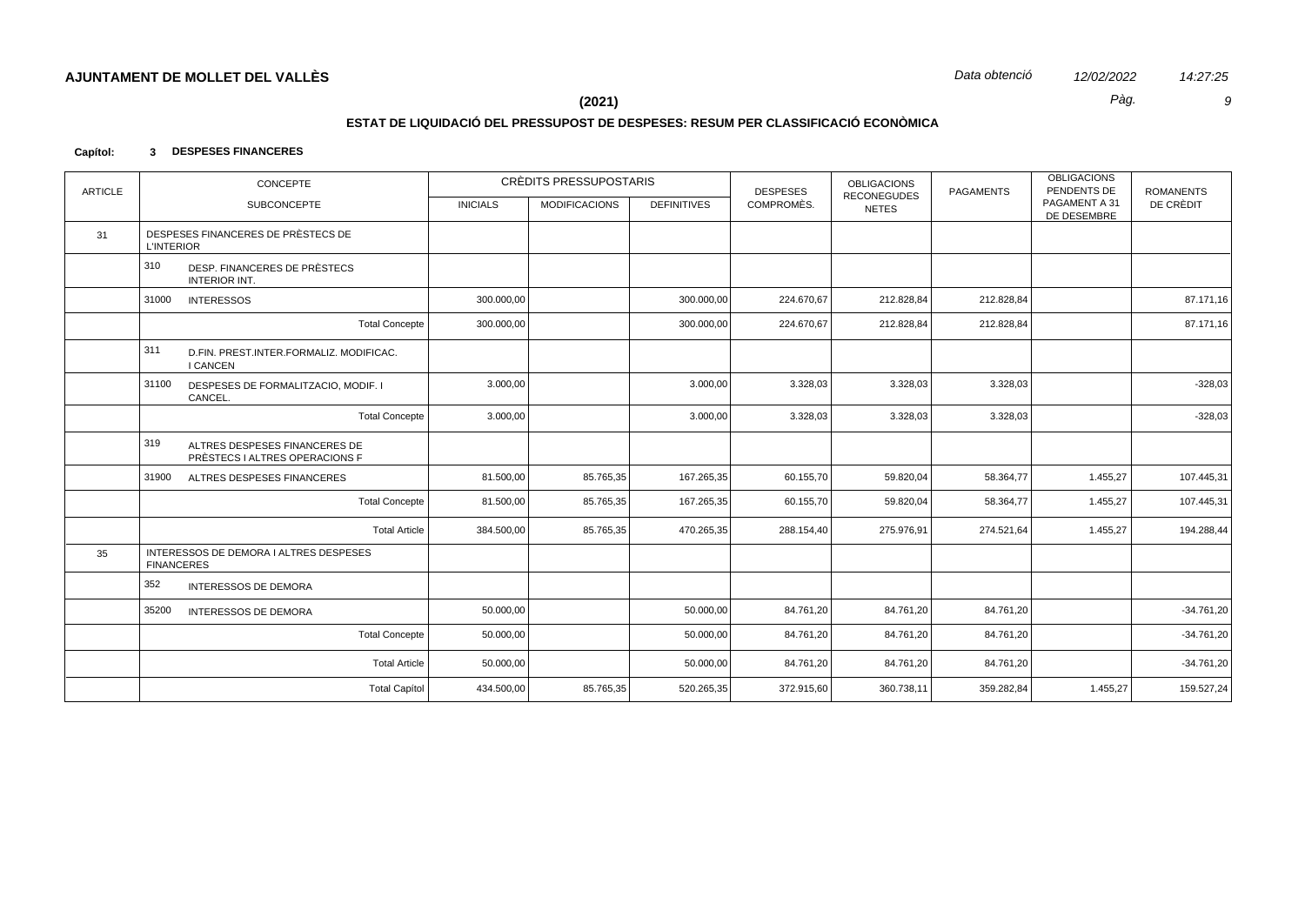# **ESTAT DE LIQUIDACIÓ DEL PRESSUPOST DE DESPESES: RESUM PER CLASSIFICACIÓ ECONÒMICA**

### **Capítol: 4 TRANSFERÈNCIES CORRENTS**

| <b>ARTICLE</b> | CONCEPTE<br><b>SUBCONCEPTE</b>                                         | CRÈDITS PRESSUPOSTARIS<br><b>INICIALS</b><br><b>MODIFICACIONS</b><br><b>DEFINITIVES</b> |              | <b>DESPESES</b><br>COMPROMÈS. | <b>OBLIGACIONS</b><br><b>RECONEGUDES</b> | <b>PAGAMENTS</b> | <b>OBLIGACIONS</b><br>PENDENTS DE<br>PAGAMENT A 31 | <b>ROMANENTS</b><br>DE CRÈDIT |            |
|----------------|------------------------------------------------------------------------|-----------------------------------------------------------------------------------------|--------------|-------------------------------|------------------------------------------|------------------|----------------------------------------------------|-------------------------------|------------|
|                |                                                                        |                                                                                         |              |                               |                                          | <b>NETES</b>     |                                                    | DE DESEMBRE                   |            |
| 41             | TRANSF.CORR.A ORG.AUTON.ADMTIUS DE<br>L'ENTITAT LOCAL                  |                                                                                         |              |                               |                                          |                  |                                                    |                               |            |
|                | 410<br>TRANSF. CORR.A ORG AUTON ADTIUS DE<br><b>L'ENTITAT LOC</b>      |                                                                                         |              |                               |                                          |                  |                                                    |                               |            |
|                | 41000<br>TR.CORRENTS OO.AA ENTITAT LOCAL<br>(FUNC.GRAL)                | 3.293.382,42                                                                            | $-60.230,00$ | 3.233.152,42                  | 3.153.152,42                             | 3.153.152,42     | 3.085.884,62                                       | 67.267,80                     | 80.000,00  |
|                | 41001<br>TR.CORRENTS OO.AA ENTITAT LOCAL<br>(ING.ALIENS)               | 3.724.720,51                                                                            | 23.240,48    | 3.747.960,99                  | 3.337.706,68                             | 3.337.706,68     | 3.337.706,68                                       |                               | 410.254,31 |
|                | <b>Total Concepte</b>                                                  | 7.018.102,93                                                                            | $-36.989,52$ | 6.981.113,41                  | 6.490.859,10                             | 6.490.859,10     | 6.423.591,30                                       | 67.267,80                     | 490.254,31 |
|                | <b>Total Article</b>                                                   | 7.018.102,93                                                                            | $-36.989,52$ | 6.981.113,41                  | 6.490.859,10                             | 6.490.859,10     | 6.423.591,30                                       | 67.267,80                     | 490.254,31 |
| 44             | TRANSFER. CORRENTS A EMPRESES DE L'ENTITAT<br><b>LOCAL</b>             |                                                                                         |              |                               |                                          |                  |                                                    |                               |            |
|                | 440<br>T.CORR.APORTAC.A SOCIETATS MERC.<br><b>MPALS O PROVINC</b>      |                                                                                         |              |                               |                                          |                  |                                                    |                               |            |
|                | 44000<br>TR.CORRENTS SOC.MERCANTILS ENTITAT<br>LOCAL (FUNC.GENERAL)    | 1.204.962,54                                                                            | 46.130,00    | 1.251.092,54                  | 1.251.091,54                             | 1.251.091,54     | 787.580,31                                         | 463.511,23                    | 1,00       |
|                | 44001<br>TR.CORRENTS SOC.MERANTILS ENTITAT<br>LOCAL (ING.ALIENS)       | 391.252,00                                                                              |              | 391.252,00                    | 391.250,00                               | 391.250,00       | 133.771,35                                         | 257.478,65                    | 2,00       |
|                | 44002<br>TR.CORRENTS SOC.MERANTILS ENTITAT<br>LOCAL (ENCARRECS GESTIÓ) | 365.000,00                                                                              |              | 365.000,00                    | 365.000,00                               | 365.000,00       |                                                    | 365.000,00                    |            |
|                | <b>Total Concepte</b>                                                  | 1.961.214,54                                                                            | 46.130,00    | 2.007.344,54                  | 2.007.341,54                             | 2.007.341,54     | 921.351,66                                         | 1.085.989,88                  | 3,00       |
|                | <b>Total Article</b>                                                   | 1.961.214,54                                                                            | 46.130,00    | 2.007.344,54                  | 2.007.341,54                             | 2.007.341,54     | 921.351,66                                         | 1.085.989,88                  | 3,00       |
| 46             | TRANSFERÈNCIES CORRENTS A ENTITATS<br><b>LOCALS</b>                    |                                                                                         |              |                               |                                          |                  |                                                    |                               |            |
|                | 465<br>A COMARQUES                                                     |                                                                                         |              |                               |                                          |                  |                                                    |                               |            |
|                | 46500<br>TRANSF. CORRENTS A COMARQUES                                  | 16.580,00                                                                               |              | 16.580,00                     | 16.579,00                                | 16.579,00        | 2.579,00                                           | 14.000,00                     | 1,00       |
|                | <b>Total Concepte</b>                                                  | 16.580,00                                                                               |              | 16.580,00                     | 16.579,00                                | 16.579,00        | 2.579,00                                           | 14.000,00                     | 1,00       |
|                | 466<br>A ALTRES ENTITATS QUE AGRUPIN<br><b>MUNICIPIS</b>               |                                                                                         |              |                               |                                          |                  |                                                    |                               |            |
|                | TRANSF. FEDERACIÓ MUNICIPIS DE<br>46600<br>CATALUNYA                   | 12.836,00                                                                               |              | 12.836,00                     | 10.560,39                                | 10.560,39        | 8.560,39                                           | 2.000,00                      | 2.275,61   |
|                | 46602<br>ASSOCIACIÓ CATALANA DE MUNICIPIS I<br><b>COMARQUES</b>        | 9.905,00                                                                                | 50.000,00    | 59.905,00                     | 57.904,00                                | 57.904,00        | 9.904,00                                           | 48.000,00                     | 2.001,00   |
|                | 46603<br>ASSOCIACIÓ MUNICIPIS B30                                      | 1.200,00                                                                                | $-268,43$    | 931,57                        | 500,00                                   | 500,00           | 500,00                                             |                               | 431,57     |
|                |                                                                        |                                                                                         |              |                               |                                          |                  |                                                    |                               |            |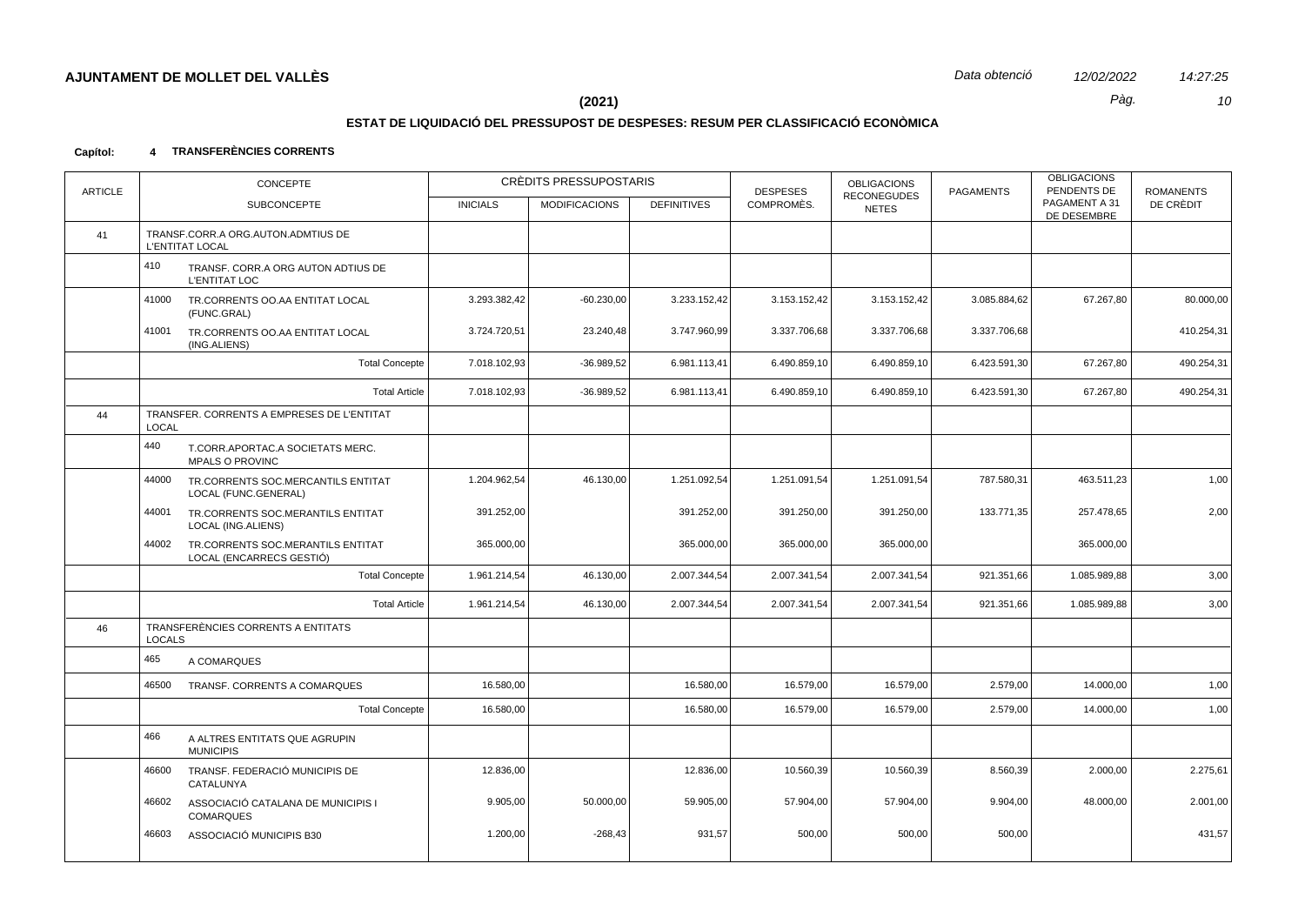14:27:25  $11$ 

Pàg.

 $(2021)$ 

# ESTAT DE LIQUIDACIÓ DEL PRESSUPOST DE DESPESES: RESUM PER CLASSIFICACIÓ ECONÒMICA

#### 4 TRANSFERÈNCIES CORRENTS Capítol:

| <b>ARTICLE</b> | <b>CONCEPTE</b> |                                                             |                 | CRÈDITS PRESSUPOSTARIS |                    | <b>DESPESES</b> | <b>OBLIGACIONS</b><br><b>RECONEGUDES</b> | <b>PAGAMENTS</b> | <b>OBLIGACIONS</b><br>PENDENTS DE | <b>ROMANENTS</b> |
|----------------|-----------------|-------------------------------------------------------------|-----------------|------------------------|--------------------|-----------------|------------------------------------------|------------------|-----------------------------------|------------------|
|                |                 | SUBCONCEPTE                                                 | <b>INICIALS</b> | <b>MODIFICACIONS</b>   | <b>DEFINITIVES</b> | COMPROMÈS.      | <b>NETES</b>                             |                  | PAGAMENT A 31<br>DE DESEMBRE      | DE CRÈDIT        |
|                | 46604           | ASSOCIACIÓ MUNICIPIS C-17                                   | 1.000,00        | $-1.000,00$            |                    |                 |                                          |                  |                                   |                  |
|                |                 | <b>Total Concepte</b>                                       | 24.941,00       | 48.731,57              | 73.672,57          | 68.964,39       | 68.964,39                                | 18.964,39        | 50.000,00                         | 4.708,18         |
|                | 467             | A CONSORCIS                                                 |                 |                        |                    |                 |                                          |                  |                                   |                  |
|                | 46701           | TRANSF.A CONSORCIS. CONSORCI<br><b>LOCALRET</b>             | 6.262,00        |                        | 6.262,00           | 6.004,21        | 6.004,21                                 | 6.004,21         |                                   | 257,79           |
|                | 46703           | TRANSF.A CONSORCIS. CONSORCI<br>DEFENSA CONCA RIU BESOS     | 715,00          |                        | 715,00             |                 |                                          |                  |                                   | 715,00           |
|                | 46704           | TRANSF.A CONSORCIS. CONSORCI DE<br>L'ESPAI RURAL DE GALLECS | 75.000,00       |                        | 75.000,00          | 75.000,00       | 75.000,00                                | 75.000,00        |                                   |                  |
|                | 46705           | TRANSF. A CONSORCIS. CONSORCI<br>HOSPITALARI DE CATALUNYA   | 676,00          |                        | 676,00             | 675,16          | 675,16                                   | 675,16           |                                   | 0,84             |
|                | 46706           | TRANSF. A CONSORCIS. CONSORCI<br>NORMALITZACIÓ LINGUISTICA  | 50.000,00       | 18.437,04              | 68.437,04          | 68.437,04       | 68.437,04                                | 17.223,37        | 51.213,67                         |                  |
|                | 46707           | TRANSF. A CONSORCIS. CONSORCI<br><b>TELEDIGITAL MOLLET</b>  | 350.419,53      |                        | 350.419,53         | 350.419,53      | 350.419,53                               | 87.604,89        | 262.814,64                        |                  |
|                |                 | <b>Total Concepte</b>                                       | 483.072,53      | 18.437,04              | 501.509,57         | 500.535,94      | 500.535,94                               | 186.507,63       | 314.028,31                        | 973,63           |
|                |                 | <b>Total Article</b>                                        | 524.593,53      | 67.168,61              | 591.762,14         | 586.079,33      | 586.079,33                               | 208.051,02       | 378.028,31                        | 5.682,81         |
| 47             |                 | A EMPRESES PRIVADES                                         |                 |                        |                    |                 |                                          |                  |                                   |                  |
|                | 470             | SUBVENCIONS PER AL FOMENT DE<br><b>L'OCUPACIÓ</b>           |                 |                        |                    |                 |                                          |                  |                                   |                  |
|                | 47000           | FOMENT DE L'ACTIVITAT ECONÒMICA                             | 35.000,00       |                        | 35.000,00          | 2.396,93        | 2.396,93                                 |                  | 2.396,93                          | 32.603,07        |
|                |                 | <b>Total Concepte</b>                                       | 35.000,00       |                        | 35.000,00          | 2.396,93        | 2.396,93                                 |                  | 2.396,93                          | 32.603,07        |
|                | 472             | SUBVENCIONS PER A REDUÏR EL PREU A<br>PAGAR PEL CONSUMIDOR  |                 |                        |                    |                 |                                          |                  |                                   |                  |
|                | 47200           | TRANSF. CONCESSIONARIA PL. PAU<br>CASALS                    | 295.665,10      |                        | 295.665,10         | 295.665,10      | 295.665,10                               | 295.665,10       |                                   |                  |
|                | 47201           | TRANSF. CONCESSIONÀRIA PLAÇA JOAN<br><b>MIRO</b>            | 140.000,00      |                        | 140.000,00         | 140.000,00      | 140.000,00                               | 140.000,00       |                                   |                  |
|                | 47202           | TRANSF. CONCESSIONÀRIA LES<br><b>PRUNERES</b>               | 150.112,00      |                        | 150.112,00         | 150.112,00      | 150.112,00                               | 150.112,00       |                                   |                  |
|                |                 | <b>Total Concepte</b>                                       | 585.777,10      |                        | 585.777,10         | 585.777,10      | 585.777,10                               | 585.777,10       |                                   |                  |
|                | 479             | ALTRES SUBVENCIONS A EMPRESES<br><b>PRIVADES</b>            |                 |                        |                    |                 |                                          |                  |                                   |                  |
|                |                 |                                                             |                 |                        |                    |                 |                                          |                  |                                   |                  |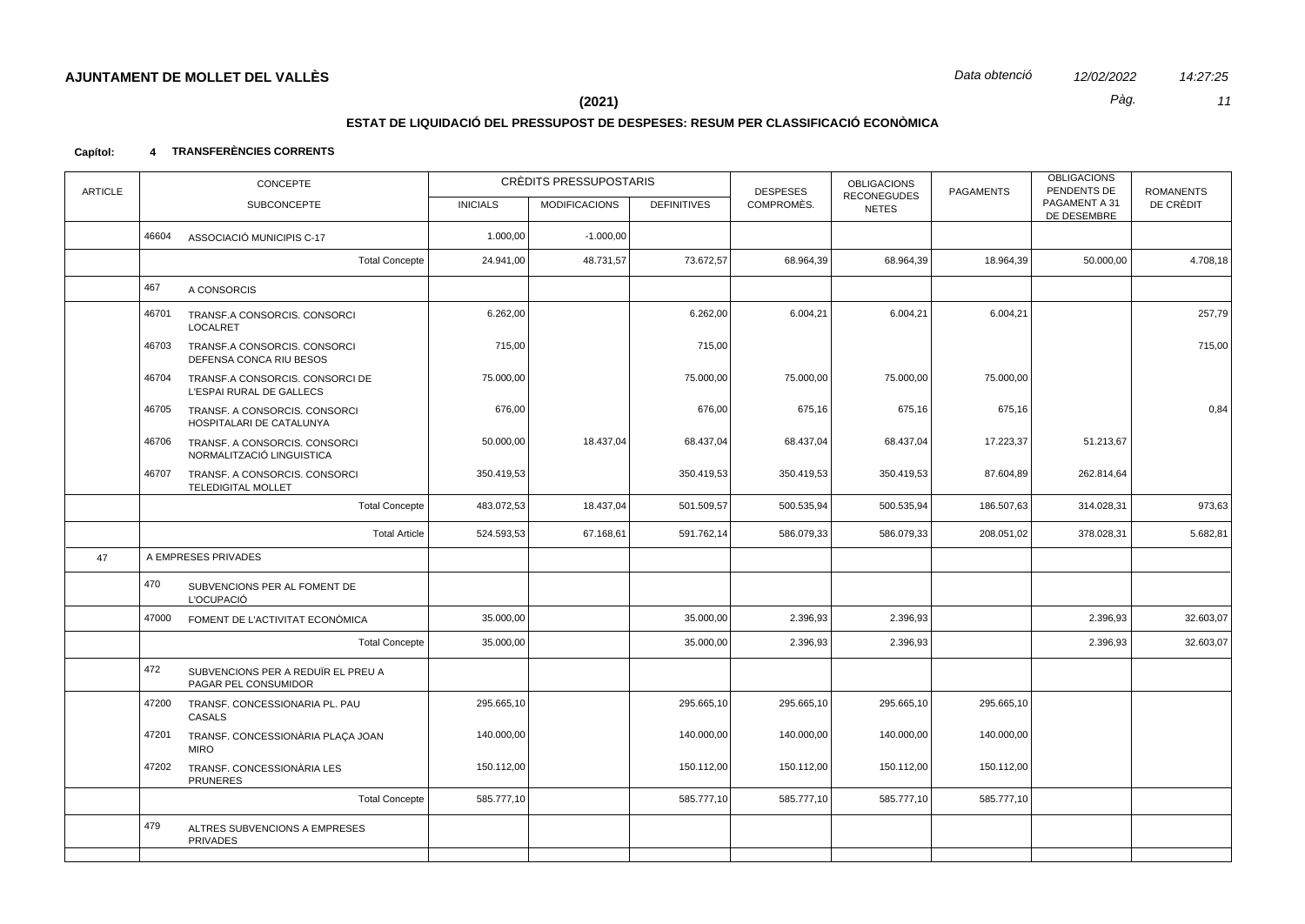# **ESTAT DE LIQUIDACIÓ DEL PRESSUPOST DE DESPESES: RESUM PER CLASSIFICACIÓ ECONÒMICA**

### **Capítol: 4 TRANSFERÈNCIES CORRENTS**

| <b>ARTICLE</b> |       | CONCEPTE                                                      | CRÈDITS PRESSUPOSTARIS |                      |                    | <b>DESPESES</b> | <b>OBLIGACIONS</b><br><b>RECONEGUDES</b> | <b>PAGAMENTS</b> | <b>OBLIGACIONS</b><br>PENDENTS DE | <b>ROMANENTS</b> |
|----------------|-------|---------------------------------------------------------------|------------------------|----------------------|--------------------|-----------------|------------------------------------------|------------------|-----------------------------------|------------------|
|                |       | <b>SUBCONCEPTE</b>                                            | <b>INICIALS</b>        | <b>MODIFICACIONS</b> | <b>DEFINITIVES</b> | COMPROMÈS.      | <b>NETES</b>                             |                  | PAGAMENT A 31<br>DE DESEMBRE      | DE CRÈDIT        |
|                | 47900 | ALTRES SUBVENCIONS A EMPRESES<br><b>PRIVADES</b>              | 10.000,00              |                      | 10.000,00          |                 |                                          |                  |                                   | 10.000,00        |
|                |       | <b>Total Concepte</b>                                         | 10.000,00              |                      | 10.000,00          |                 |                                          |                  |                                   | 10.000,00        |
|                |       | <b>Total Article</b>                                          | 630.777,10             |                      | 630.777,10         | 588.174,03      | 588.174,03                               | 585.777,10       | 2.396,93                          | 42.603,07        |
| 48             |       | A FAMÍLIES I INSTITUCIONS SENSE ÀNIM DE LUCRE                 |                        |                      |                    |                 |                                          |                  |                                   |                  |
|                | 480   | A famílies i institucions sense ànim de lucre                 |                        |                      |                    |                 |                                          |                  |                                   |                  |
|                | 48000 | TRANSF. A FAMILIES I INST. SENSE<br>FINALITAT DE LUCRE        | 662.414,00             | 10.925,00            | 673.339,00         | 524.064,57      | 492.827,50                               | 401.053,89       | 91.773,61                         | 180.511,50       |
|                | 48002 | A famílies i institucions sense ànim de lucre (ing<br>aliens) | 1,00                   | 758.853,26           | 758.854,26         | 758.853,26      | 758.853,26                               | 418.243,68       | 340.609,58                        | 1,00             |
|                |       | <b>Total Concepte</b>                                         | 662.415,00             | 769.778,26           | 1.432.193,26       | 1.282.917,83    | 1.251.680,76                             | 819.297,57       | 432.383,19                        | 180.512,50       |
|                | 481   | PREMIS, BEQUES D'ESTUDI I INVESTIGACIÓ                        |                        |                      |                    |                 |                                          |                  |                                   |                  |
|                | 48102 | CONVENIS PER A LA PROMOCIÓ CULTURAL                           | 2.000,00               |                      | 2.000,00           |                 |                                          |                  |                                   | 2.000,00         |
|                | 48103 | CONVENIS PER A LA RECERCA I<br><b>DIVULGACIÓ</b>              | 1.000,00               |                      | 1.000,00           | 350,00          | 350,00                                   | 350,00           |                                   | 650,00           |
|                |       | <b>Total Concepte</b>                                         | 3.000,00               |                      | 3.000,00           | 350,00          | 350,00                                   | 350,00           |                                   | 2.650,00         |
|                | 489   | ALTRES TRANSFERÈNCIES                                         |                        |                      |                    |                 |                                          |                  |                                   |                  |
|                | 48900 | ALTRES TRANSFERÈNCIES A ISFL                                  | 477.756,50             | $-12.737,04$         | 465.019,46         | 431.296,48      | 354.444,00                               | 353.649,00       | 795,00                            | 110.575,46       |
|                | 48901 | ALTRES TRANSFERÈNCIES A<br><b>ISFL-PROTECTORES ANIMALS</b>    | 3.900,00               |                      | 3.900,00           | 2.700,00        | 1.350,00                                 | 1.350,00         |                                   | 2.550,00         |
|                | 48902 | PACTE INDUSTRIAL REGIÓ<br>METROPOLITANA                       | 1.126,00               | 1.268,43             | 2.394,43           | 2.394,43        | 2.394,43                                 |                  | 2.394,43                          |                  |
|                | 48903 | AGRUPACIÓ MUNICIPIS TRANSPORT URBÀ                            | 6.400,00               | 26,00                | 6.426,00           | 6.426,00        | 6.426,00                                 |                  | 6.426,00                          |                  |
|                | 48904 | ASSOCIACIÓ INTERNACIONALS CIUTATS<br><b>EDUCADORES</b>        | 100,00                 | 230,00               | 330,00             | 330,00          | 330,00                                   | 330,00           |                                   |                  |
|                | 48905 | CLUB DE BÀSQUET MOLLET                                        | 62.118,61              | 7.000,00             | 69.118,61          | 69.118,61       | 69.118,61                                | 53.588,95        | 15.529,66                         |                  |
|                | 48906 | COMINTÉ CATALÀ DE L'ACNUR                                     | 2.000,00               |                      | 2.000,00           |                 |                                          |                  |                                   | 2.000,00         |
|                | 48907 | FONS CATALÀ DE COOP.AL<br>DESENVOLUPAMENT                     | 39.000,00              |                      | 39.000,00          | 5.000,00        | 5.000,00                                 | 5.000,00         |                                   | 34.000,00        |
|                | 48909 | FMC: COOR. AJUNT. SOLIDARIS POBLE<br>SAHARUI                  | 750,00                 |                      | 750,00             | 476,00          | 476,00                                   | 476,00           |                                   | 274,00           |
|                |       |                                                               |                        |                      |                    |                 |                                          |                  |                                   |                  |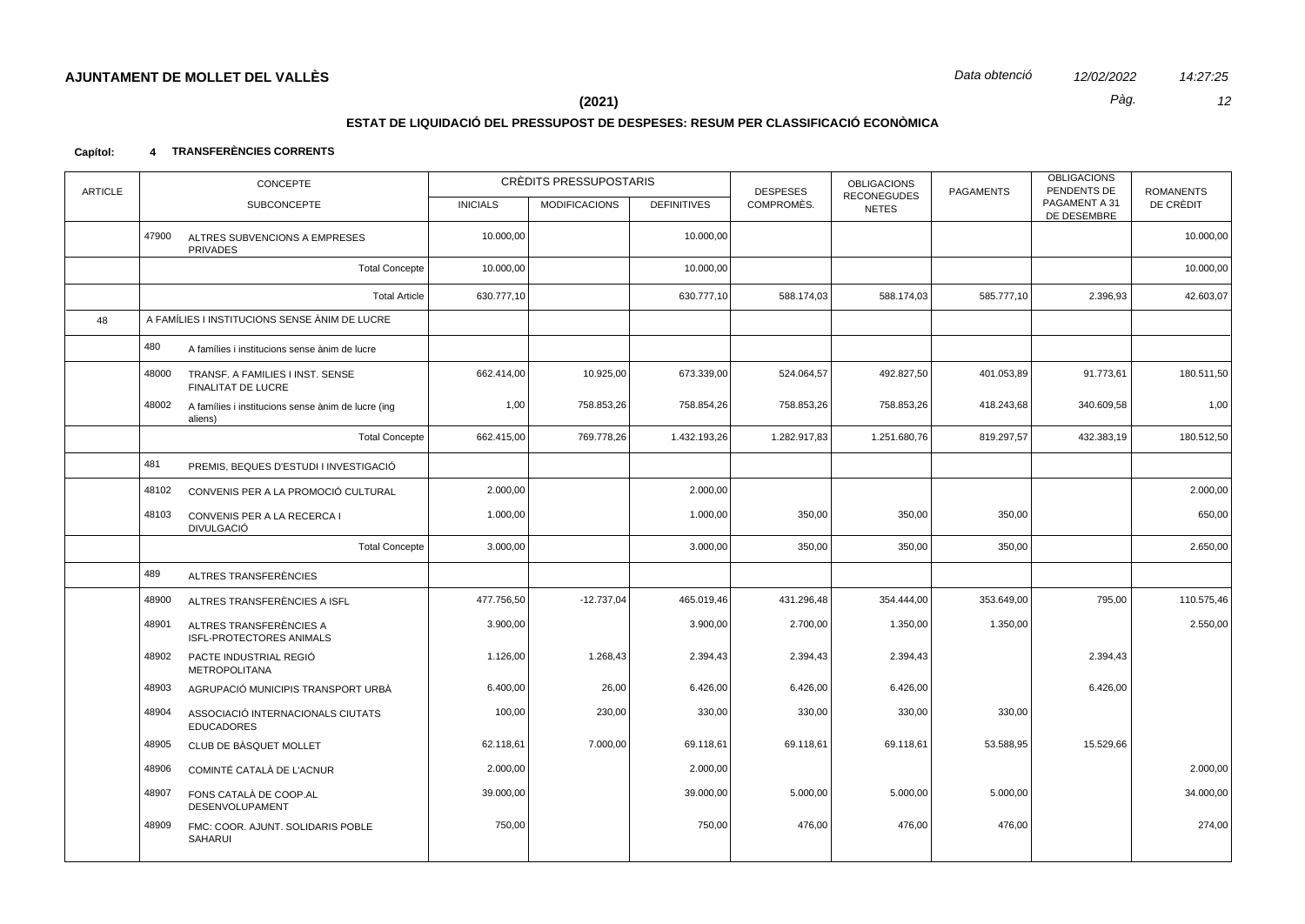# 14:27:25 13

Pàg.

# $(2021)$

# ESTAT DE LIQUIDACIÓ DEL PRESSUPOST DE DESPESES: RESUM PER CLASSIFICACIÓ ECONÒMICA

#### 4 TRANSFERÈNCIES CORRENTS Capítol:

| <b>ARTICLE</b> |       | CONCEPTE                                                        |                 | CRÈDITS PRESSUPOSTARIS<br><b>OBLIGACIONS</b><br>PENDENTS DE<br><b>DESPESES</b><br><b>PAGAMENTS</b> |                    |            |                                    |           | <b>OBLIGACIONS</b>           | <b>ROMANENTS</b> |
|----------------|-------|-----------------------------------------------------------------|-----------------|----------------------------------------------------------------------------------------------------|--------------------|------------|------------------------------------|-----------|------------------------------|------------------|
|                |       | <b>SUBCONCEPTE</b>                                              | <b>INICIALS</b> | <b>MODIFICACIONS</b>                                                                               | <b>DEFINITIVES</b> | COMPROMÈS. | <b>RECONEGUDES</b><br><b>NETES</b> |           | PAGAMENT A 31<br>DE DESEMBRE | DE CRÈDIT        |
|                | 48911 | ASS.FORUM DE SINDICS I DEF.LOCALS DE<br>CATALUNYA               | 1.300,00        |                                                                                                    | 1.300,00           | 1.264,00   | 1.264,00                           | 1.264,00  |                              | 36,00            |
|                | 48912 | COORD. VALLES ASS. VOLUNT. DE<br>PROTECCIÓ CIVIL                | 161,50          |                                                                                                    | 161,50             |            |                                    |           |                              | 161,50           |
|                | 48914 | CLUB FUTBOL MOLLET UNIÓ ESPORTIVA                               | 15.182,33       |                                                                                                    | 15.182,33          | 15.182,33  | 15.182,33                          | 11.386,77 | 3.795,56                     |                  |
|                | 48916 | CONSELL ESPORTIU VALLÈS ORIENTAL                                | 27.625,00       |                                                                                                    | 27.625,00          | 27.625,00  | 27.625,00                          | 13.812,50 | 13.812,50                    |                  |
|                | 48917 | ASSOCIACIÓ D'ARXIVERS DE CATALUNYA                              | 210,00          |                                                                                                    | 210,00             | 205,00     | 205,00                             | 205,00    |                              | 5,00             |
|                | 48919 | AGRUPACIÓ DEFENSA FORESTAL GALLECS                              | 1.425,00        |                                                                                                    | 1.425,00           | 1.425,00   | 1.425,00                           |           | 1.425,00                     |                  |
|                | 48920 | ASSOCIACIÓ DE PAGESOS DE GALLECS                                | 7.600.00        |                                                                                                    | 7.600,00           |            |                                    |           |                              | 7.600,00         |
|                | 48921 | ASSOCIACIO NACIONS UNIDES A ESPANYA                             | 601,00          |                                                                                                    | 601,00             | 300,00     | 300,00                             | 300,00    |                              | 301,00           |
|                | 48924 | CÀRITAS                                                         | 21.500,00       |                                                                                                    | 21.500,00          | 21.500,00  | 21.500,00                          | 21.500,00 |                              |                  |
|                | 48925 | FOMENT QUALITAT VIDA I SOSTENIBILITAT                           | 600,00          |                                                                                                    | 600,00             | 600,00     | 600,00                             |           | 600,00                       |                  |
|                | 48930 | <b>CREU ROJA</b>                                                | 33.150,00       |                                                                                                    | 33.150,00          | 33.150,00  | 16.575,00                          | 16.575,00 |                              | 16.575,00        |
|                | 48931 | ASSOC.JUBILATS I PENSIONISTES BARRI<br>DE LOURDES               | 13.000,00       |                                                                                                    | 13.000,00          | 13.000,00  | 13.000,00                          | 13.000,00 |                              |                  |
|                | 48935 | FUNDACIÓ JOSEP CARRERAS                                         | 3.000,00        |                                                                                                    | 3.000,00           | 2.550,00   | 2.550,00                           |           | 2.550,00                     | 450,00           |
|                | 48936 | ALTRES TRANSFERÈNCIES A ISFL<br><b>FUNDACIO ALBOSCH</b>         | 9.000,00        | 5.000,00                                                                                           | 14.000,00          | 9.000,00   | 9.000,00                           | 9.000,00  |                              | 5.000,00         |
|                | 48937 | ALTRES TRANSFERÈNCIES A ISFL UGT                                | 2.000,00        |                                                                                                    | 2.000,00           | 2.000,00   | 2.000,00                           |           | 2.000,00                     |                  |
|                | 48938 | ALTRES TRANSFERÈNCIES A ISFL. CCOO                              | 2.000,00        |                                                                                                    | 2.000,00           | 2.000,00   | 2.000,00                           |           | 2.000,00                     |                  |
|                | 48939 | ASSOCIACIÓ DE MUNICIPIS I ENTITATS PER<br>A L'AIGUA PÚBLICA     | 1.600,00        | $-26,00$                                                                                           | 1.574,00           | 1.548,00   | 1.548,00                           | 1.548,00  |                              | 26,00            |
|                | 48941 | RED DE CIUDADES POR EL CLIMA                                    | 350,00          |                                                                                                    | 350,00             | 300,00     | 300,00                             |           | 300,00                       | 50,00            |
|                | 48942 | <b>UAB ECONOMIA SOCIAL</b>                                      | 15.000,00       |                                                                                                    | 15.000,00          | 15.000,00  | 15.000,00                          | 15.000,00 |                              |                  |
|                | 48943 | ADHEC CONVENI DINAMITZACIO                                      | 10.000,00       |                                                                                                    | 10.000,00          | 10.000,00  | 10.000,00                          | 10.000,00 |                              |                  |
|                | 48944 | <b>UFEC</b>                                                     |                 | 11.000,00                                                                                          | 11.000,00          | 5.500,00   | 5.500,00                           | 5.500,00  |                              | 5.500,00         |
|                | 48995 | AJUTS BARRERES ARQUITECTÒNIQUES I<br>REHABILITACIÓ D'HABITATGES | 30.000,00       |                                                                                                    | 30.000,00          | 7.103,06   | 7.103,06                           |           | 7.103,06                     | 22.896,94        |
|                | 48996 | POBRESA ENERGÈTICA                                              | 30.000,00       |                                                                                                    | 30.000,00          | 29.984,41  | 29.984,41                          | 29.984,41 |                              | 15,59            |
|                | 48997 | TRANSF.COL-LEGI VETERINARIS                                     | 1.921,00        | 8,97                                                                                               | 1.929,97           | 1.929,97   | 1.929,97                           | 1.929,97  |                              |                  |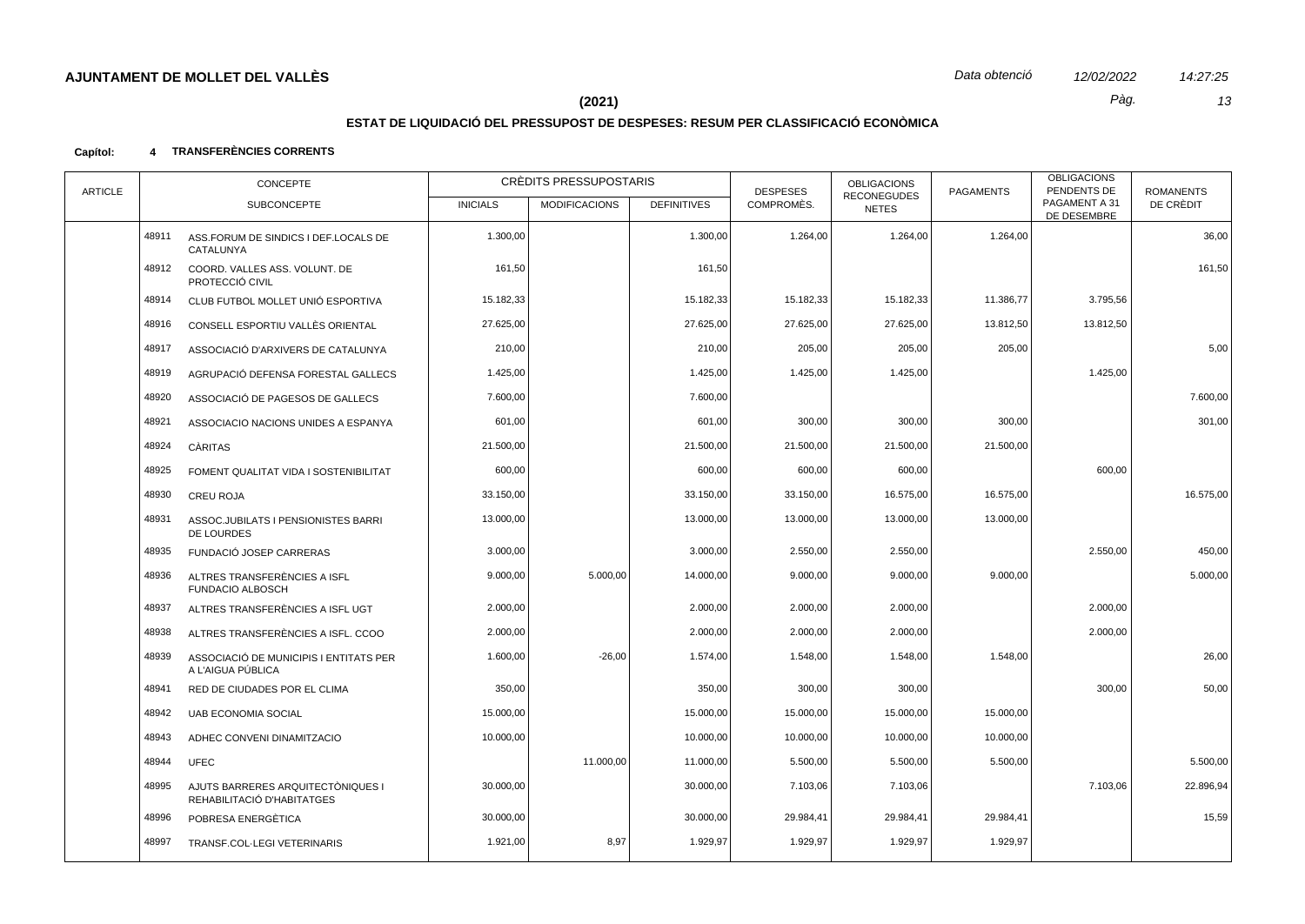# **ESTAT DE LIQUIDACIÓ DEL PRESSUPOST DE DESPESES: RESUM PER CLASSIFICACIÓ ECONÒMICA**

### **Capítol: 4 TRANSFERÈNCIES CORRENTS**

| <b>ARTICLE</b> | CONCEPTE           | CRÈDITS PRESSUPOSTARIS |                      |                    | <b>DESPESES</b> | <b>OBLIGACIONS</b><br><b>RECONEGUDES</b> | <b>PAGAMENTS</b> | OBLIGACIONS<br>PENDENTS DE   | ROMANENTS  |
|----------------|--------------------|------------------------|----------------------|--------------------|-----------------|------------------------------------------|------------------|------------------------------|------------|
|                | <b>SUBCONCEPTE</b> | <b>INICIALS</b>        | <b>MODIFICACIONS</b> | <b>DEFINITIVES</b> | COMPROMÈS.      | <b>NETES</b>                             |                  | PAGAMENT A 31<br>DE DESEMBRE | DE CRÈDIT  |
|                | Total Concepte     | 820.376.94             | 11.770,36            | 832.147.30         | 718.908.29      | 624.130.81                               | 565.399,60       | 58.731.21                    | 208.016,49 |
|                | Total Article      | 1.485.791.94           | 781.548.62           | 2.267.340,56       | 2.002.176,12    | 1.876.161,57                             | 1.385.047.17     | 491.114.40                   | 391.178,99 |
|                | Total Capítol      | 11.620.480,04          | 857.857,71           | 12.478.337,75      | 11.674.630,12   | 11.548.615,57                            | 9.523.818.25     | 2.024.797,32                 | 929.722,18 |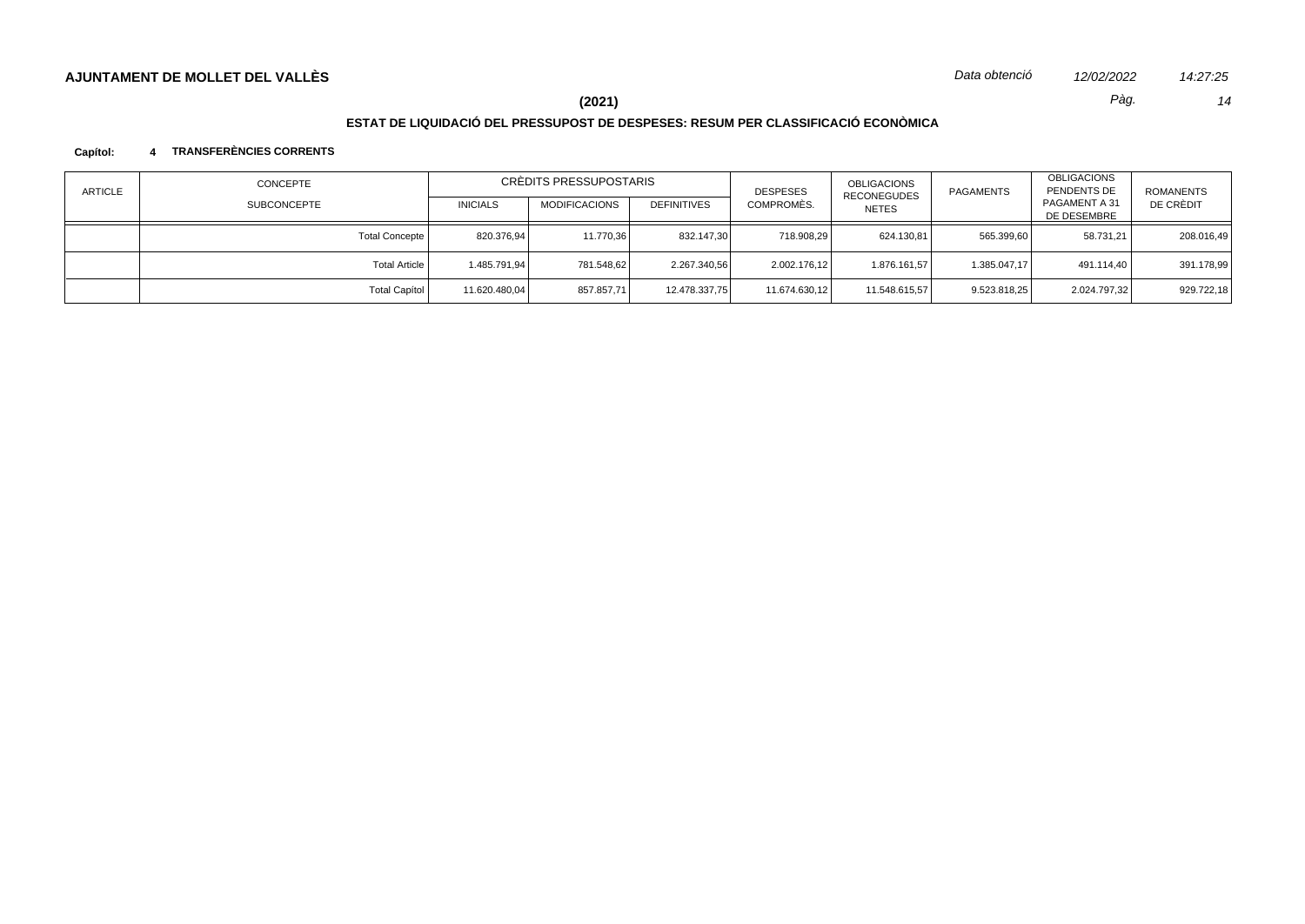# **ESTAT DE LIQUIDACIÓ DEL PRESSUPOST DE DESPESES: RESUM PER CLASSIFICACIÓ ECONÒMICA**

### **Capítol: 5 DOTACIÓ AL FONS DE CONTINGÈNCIA**

| ARTICLE | CONCEPTE                                 | CRÈDITS PRESSUPOSTARIS |                      |                    | <b>DESPESES</b> | <b>OBLIGACIONS</b>                 | PAGAMENTS | <b>OBLIGACIONS</b><br>PENDENTS DE | <b>ROMANENTS</b> |
|---------|------------------------------------------|------------------------|----------------------|--------------------|-----------------|------------------------------------|-----------|-----------------------------------|------------------|
|         | <b>SUBCONCEPTE</b>                       | <b>INICIALS</b>        | <b>MODIFICACIONS</b> | <b>DEFINITIVES</b> | COMPROMÈS.      | <b>RECONEGUDES</b><br><b>NETES</b> |           | PAGAMENT A 31<br>DE DESEMBRE      | DE CRÈDIT        |
| 50      | FONS DE CONTINGENCIA                     |                        |                      |                    |                 |                                    |           |                                   |                  |
|         | 500<br>FONS DE CONTINGENCIA              |                        |                      |                    |                 |                                    |           |                                   |                  |
|         | DOTACIÓ AL FONS DE CONTINGÈNCIA<br>50000 | 383.132,00             |                      | 383.132,00         |                 |                                    |           |                                   | 383.132,00       |
|         | <b>Total Concepte</b>                    | 383.132,00             |                      | 383.132,00         |                 |                                    |           |                                   | 383.132,00       |
|         | <b>Total Article</b>                     | 383.132,00             |                      | 383.132,00         |                 |                                    |           |                                   | 383.132,00       |
|         | <b>Total Capítol</b>                     | 383.132,00             |                      | 383.132,00         |                 |                                    |           |                                   | 383.132,00       |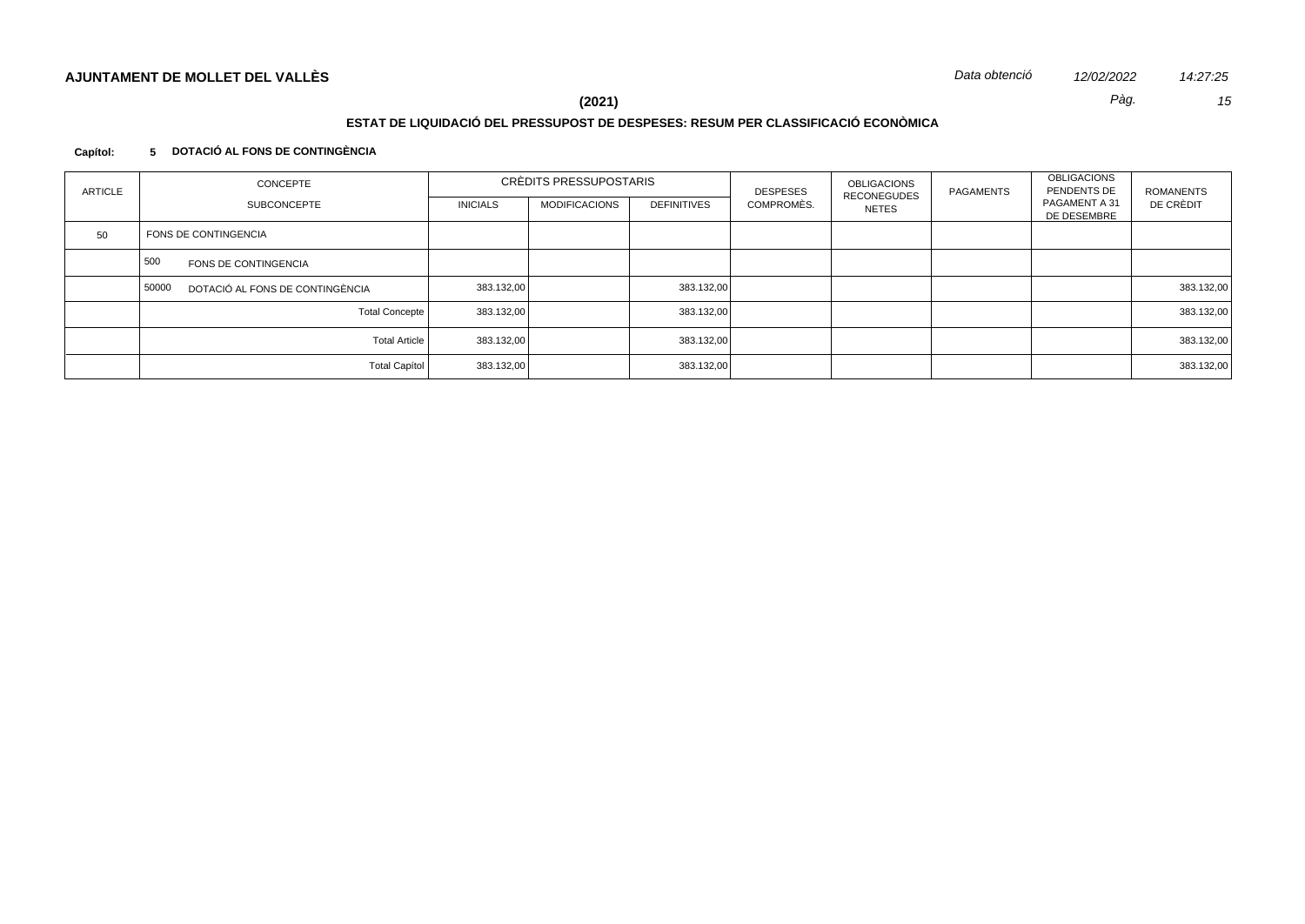# **ESTAT DE LIQUIDACIÓ DEL PRESSUPOST DE DESPESES: RESUM PER CLASSIFICACIÓ ECONÒMICA**

#### **Capítol: 6 INVERSIONS REALS**

| <b>ARTICLE</b> | CONCEPTE       |                                                                           | CRÈDITS PRESSUPOSTARIS |                 |                      | <b>DESPESES</b>    | <b>OBLIGACIONS</b><br><b>RECONEGUDES</b> | <b>PAGAMENTS</b> | <b>OBLIGACIONS</b><br>PENDENTS DE | <b>ROMANENTS</b>             |              |
|----------------|----------------|---------------------------------------------------------------------------|------------------------|-----------------|----------------------|--------------------|------------------------------------------|------------------|-----------------------------------|------------------------------|--------------|
|                |                | SUBCONCEPTE                                                               |                        | <b>INICIALS</b> | <b>MODIFICACIONS</b> | <b>DEFINITIVES</b> | COMPROMÈS.                               | <b>NETES</b>     |                                   | PAGAMENT A 31<br>DE DESEMBRE | DE CRÈDIT    |
| 60             | <b>GENERAL</b> | INVERSIÓ NOVA INFRAESTRUCTURA I BÉNS D'ÚS                                 |                        |                 |                      |                    |                                          |                  |                                   |                              |              |
|                | 600            | <b>INVERSIONS EN TERRENYS</b>                                             |                        |                 |                      |                    |                                          |                  |                                   |                              |              |
|                | 60000          | INVERSIÓ EN TERRENYS                                                      |                        | 1.061.000,00    | 756.025,28           | 1.817.025,28       | 533.837,87                               | 533.837,87       | 533.837,87                        |                              | 1.283.187,41 |
|                |                |                                                                           | <b>Total Concepte</b>  | 1.061.000,00    | 756.025,28           | 1.817.025,28       | 533.837,87                               | 533.837,87       | 533.837,87                        |                              | 1.283.187,41 |
|                | 609            | ALTRES INVERSIONS NOVES<br>INFRAESTRUCTURES I BÉNS D'ÚS<br><b>GENERAL</b> |                        |                 |                      |                    |                                          |                  |                                   |                              |              |
|                | 60900          | ALTRES INVERSIONS                                                         |                        | 345.000,00      | 147.247,00           | 492.247,00         | 73.165,29                                | 52.588,82        | 52.588,82                         |                              | 439.658,18   |
|                |                |                                                                           | <b>Total Concepte</b>  | 345.000,00      | 147.247,00           | 492.247,00         | 73.165,29                                | 52.588,82        | 52.588,82                         |                              | 439.658,18   |
|                |                |                                                                           | <b>Total Article</b>   | 1.406.000,00    | 903.272,28           | 2.309.272,28       | 607.003,16                               | 586.426,69       | 586.426,69                        |                              | 1.722.845,59 |
| 61             |                | INVERSIONS DE REPOSICIÓ EN<br>INFRAESTRUCTURES I BÉNS D'ÚS GENE           |                        |                 |                      |                    |                                          |                  |                                   |                              |              |
|                | 611            | MILLORES CLAVEGUERAM                                                      |                        |                 |                      |                    |                                          |                  |                                   |                              |              |
|                | 61160          | MILLORES CARRERS I ESPAIS CIUTAT                                          |                        | 491.000,00      | 721.155,73           | 1.212.155,73       | 525.104,02                               | 230.764,23       | 89.945,03                         | 140.819,20                   | 981.391,50   |
|                | 61161          | MILLORES ALS POLIGONS                                                     |                        | 80.000,00       | 220.779,46           | 300.779,46         | 57.720,04                                | 57.720,04        | 57.720,04                         |                              | 243.059,42   |
|                |                |                                                                           | <b>Total Concepte</b>  | 571.000,00      | 941.935,19           | 1.512.935,19       | 582.824,06                               | 288.484,27       | 147.665,07                        | 140.819,20                   | 1.224.450,92 |
|                |                |                                                                           | <b>Total Article</b>   | 571.000,00      | 941.935,19           | 1.512.935,19       | 582.824,06                               | 288.484,27       | 147.665,07                        | 140.819,20                   | 1.224.450,92 |
| 62             |                | INVERSIÓ NOVA ASSOCIADA AL FUNCIONAMENT<br>OPERATIU DELS SERVEI           |                        |                 |                      |                    |                                          |                  |                                   |                              |              |
|                | 622            | EDIFICIS I ALTRES CONSTRUCCIONS                                           |                        |                 |                      |                    |                                          |                  |                                   |                              |              |
|                | 62243          | INVERSIÓ EN EDIFICIS. PARC PÚBLIC<br><b>D'HABITATGES</b>                  |                        | 110.000,00      | 261.414,40           | 371.414,40         |                                          |                  |                                   |                              | 371.414,40   |
|                |                |                                                                           | <b>Total Concepte</b>  | 110.000,00      | 261.414,40           | 371.414,40         |                                          |                  |                                   |                              | 371.414,40   |
|                | 623            | MAQUINÀRIA, INSTAL·LACIONS TÈCNIQUES<br><b>I UTILLATGE</b>                |                        |                 |                      |                    |                                          |                  |                                   |                              |              |
|                | 62313          | INSTAL-LACIONS I MAQUINARI<br><b>COMUNICACIONS</b>                        |                        |                 | 25.892,80            | 25.892,80          | 7.552,67                                 | 7.552,67         | 3.425,72                          | 4.126,95                     | 18.340,13    |
|                |                |                                                                           | <b>Total Concepte</b>  |                 | 25.892,80            | 25.892,80          | 7.552,67                                 | 7.552,67         | 3.425,72                          | 4.126,95                     | 18.340,13    |
|                | 626            | EQUIPS PER A PROCESSOS D'IMFORMACIÓ                                       |                        |                 |                      |                    |                                          |                  |                                   |                              |              |
|                |                |                                                                           |                        |                 |                      |                    |                                          |                  |                                   |                              |              |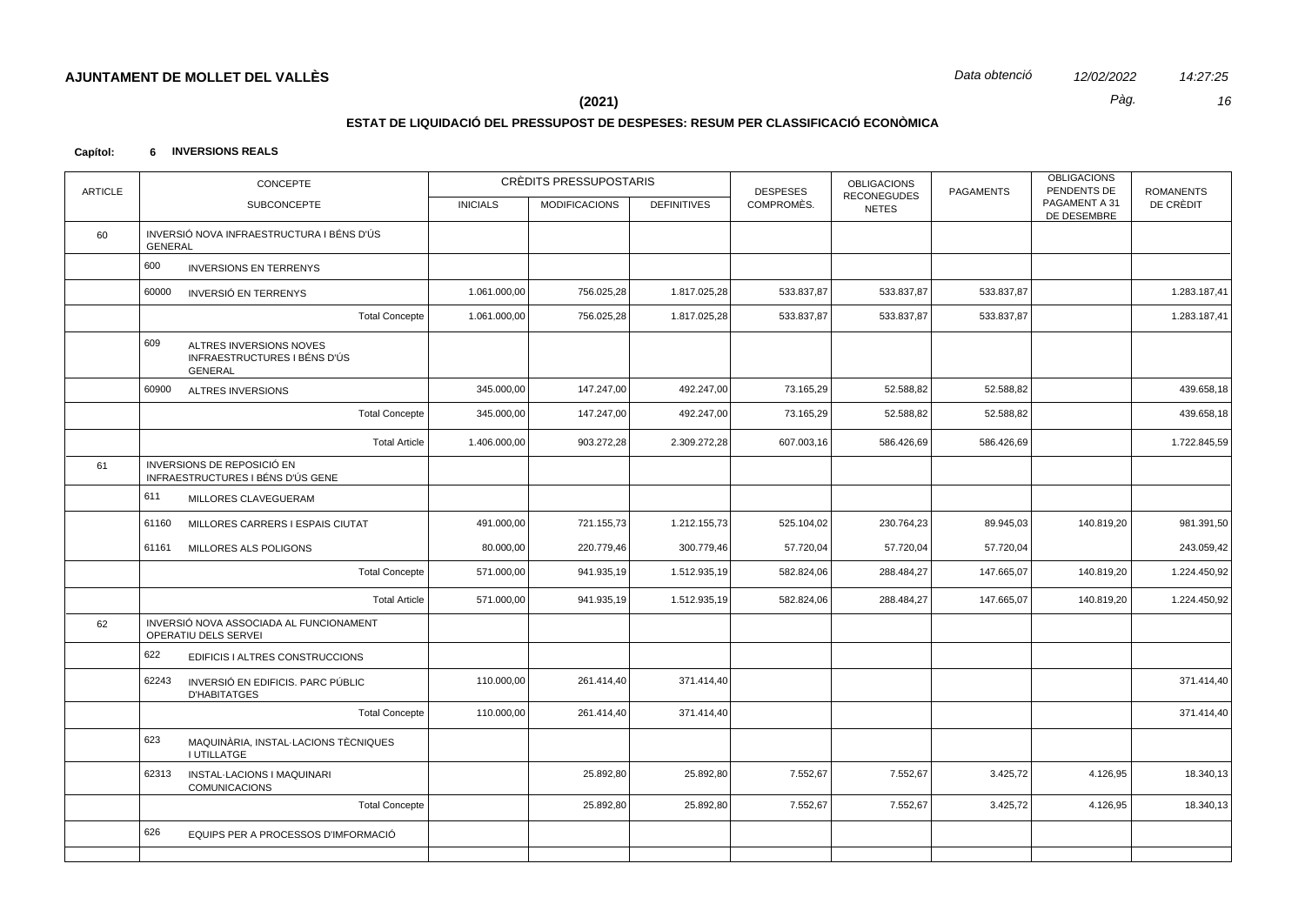14:27:25 17

Pàg.

## $(2021)$

# ESTAT DE LIQUIDACIÓ DEL PRESSUPOST DE DESPESES: RESUM PER CLASSIFICACIÓ ECONÒMICA

#### Capítol: 6 INVERSIONS REALS

| <b>ARTICLE</b> | CONCEPTE                                                               |                 | CRÈDITS PRESSUPOSTARIS |                    | <b>DESPESES</b> | <b>OBLIGACIONS</b>                 | <b>OBLIGACIONS</b><br>PENDENTS DE<br><b>PAGAMENTS</b> |                              | <b>ROMANENTS</b> |
|----------------|------------------------------------------------------------------------|-----------------|------------------------|--------------------|-----------------|------------------------------------|-------------------------------------------------------|------------------------------|------------------|
|                | <b>SUBCONCEPTE</b>                                                     | <b>INICIALS</b> | <b>MODIFICACIONS</b>   | <b>DEFINITIVES</b> | COMPROMÈS.      | <b>RECONEGUDES</b><br><b>NETES</b> |                                                       | PAGAMENT A 31<br>DE DESEMBRE | DE CRÈDIT        |
|                | 62600<br>EQUIPS PER A PROCESSOS D'INFORMACIÓ                           | 65.000,00       | 92.886,61              | 157.886,61         | 29.031,63       | 24.020,78                          | 18.422,35                                             | 5.598,43                     | 133.865,83       |
|                | 62601<br>EQUIPS PROCESSOS INFORMACIÓ (09)                              |                 |                        |                    |                 |                                    |                                                       |                              |                  |
|                | <b>Total Concepte</b>                                                  | 65.000,00       | 92.886,61              | 157.886,61         | 29.031,63       | 24.020,78                          | 18.422,35                                             | 5.598,43                     | 133.865,83       |
|                | 629<br>ALTRES INVERSIONS NOVES ASSOCIADES<br>AL FUNCIONAMENT OPERATIU  |                 |                        |                    |                 |                                    |                                                       |                              |                  |
|                | 62900<br>ALTRE IMMOBILITZAT MATERIAL                                   | 4.000,00        | 3.257,53               | 7.257,53           | 1.517,04        | 1.517,04                           | 1.517,04                                              |                              | 5.740,49         |
|                | <b>Total Concepte</b>                                                  | 4.000,00        | 3.257,53               | 7.257,53           | 1.517,04        | 1.517,04                           | 1.517,04                                              |                              | 5.740,49         |
|                | <b>Total Article</b>                                                   | 179.000,00      | 383.451,34             | 562.451,34         | 38.101,34       | 33.090,49                          | 23.365,11                                             | 9.725,38                     | 529.360,85       |
| 63             | INVERSIÓ DE REPOSICIÓ ASSOCIADA AL<br><b>FUNCIONAMENT OPERATIU DEL</b> |                 |                        |                    |                 |                                    |                                                       |                              |                  |
|                | 632<br>EDIFICIS I ALTRES CONSTRUCCIONS                                 |                 |                        |                    |                 |                                    |                                                       |                              |                  |
|                | 63200<br>EDIFICIS. CONDICIONAMENT<br><b>D'EQUIPAMENTS</b>              |                 |                        |                    |                 |                                    |                                                       |                              |                  |
|                | 63201<br>CONDICIONAMENT EQUIPAMENTS CÍVICS                             |                 | 100.000,00             | 100.000,00         | 94.743,24       | 94.743,24                          |                                                       | 94.743,24                    | 5.256,76         |
|                | 63229<br>EDIFICIS.CONDICIONAMENT EQUIPAMENTS<br>MPALS.                 | 605.000,00      | 886.653,61             | 1.491.653,61       | 847.621,72      | 615.587,40                         | 293.885,27                                            | 321.702,13                   | 876.066,21       |
|                | <b>Total Concepte</b>                                                  | 605.000,00      | 986.653,61             | 1.591.653,61       | 942.364,96      | 710.330,64                         | 293.885,27                                            | 416.445,37                   | 881.322,97       |
|                | <b>Total Article</b>                                                   | 605.000,00      | 986.653,61             | 1.591.653,61       | 942.364,96      | 710.330,64                         | 293.885,27                                            | 416.445,37                   | 881.322,97       |
|                | <b>Total Capítol</b>                                                   | 2.761.000,00    | 3.215.312,42           | 5.976.312,42       | 2.170.293,52    | 1.618.332,09                       | 1.051.342,14                                          | 566.989,95                   | 4.357.980,33     |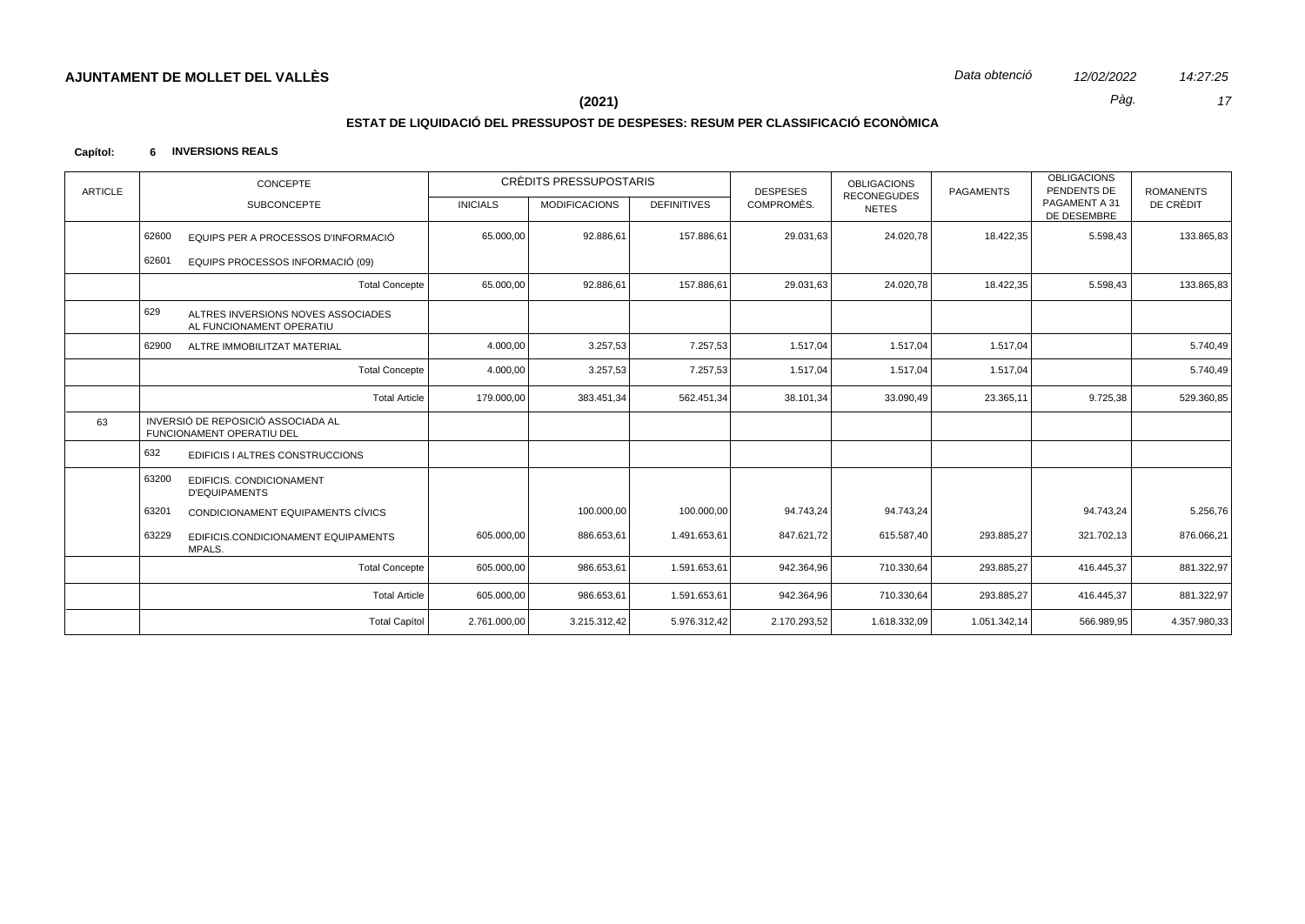## **ESTAT DE LIQUIDACIÓ DEL PRESSUPOST DE DESPESES: RESUM PER CLASSIFICACIÓ ECONÒMICA**

### **Capítol: 7 TRANSFERÈNCIES DE CAPITAL**

| <b>ARTICLE</b> | CONCEPTE                                           | CRÈDITS PRESSUPOSTARIS |                      |                    | <b>DESPESES</b> | OBLIGACIONS<br><b>RECONEGUDES</b> | <b>PAGAMENTS</b> | OBLIGACIONS<br>PENDENTS DE   | ROMANENTS |
|----------------|----------------------------------------------------|------------------------|----------------------|--------------------|-----------------|-----------------------------------|------------------|------------------------------|-----------|
|                | SUBCONCEPTE                                        | <b>INICIALS</b>        | <b>MODIFICACIONS</b> | <b>DEFINITIVES</b> | COMPROMÈS.      | <b>NETES</b>                      |                  | PAGAMENT A 31<br>DE DESEMBRE | DE CRÈDIT |
| 71             | A ORGANISMES AUTÒNOMS DE L'ENTITAT LOCAL           |                        |                      |                    |                 |                                   |                  |                              |           |
|                | 710<br>A ORGANISMES AUTÒNOMS DE L'ENTITAT<br>LOCAL |                        |                      |                    |                 |                                   |                  |                              |           |
|                | 71000<br>TRANSF. A OOAA ENTITAT LOCAL              | 57.517.00              |                      | 57.517,00          |                 |                                   |                  |                              | 57.517,00 |
|                | <b>Total Concepte</b>                              | 57.517,00              |                      | 57.517,00          |                 |                                   |                  |                              | 57.517,00 |
|                | <b>Total Article</b>                               | 57.517,00              |                      | 57.517,00          |                 |                                   |                  |                              | 57.517,00 |
|                | <b>Total Capítol</b>                               | 57.517,00              |                      | 57.517,00          |                 |                                   |                  |                              | 57.517,00 |